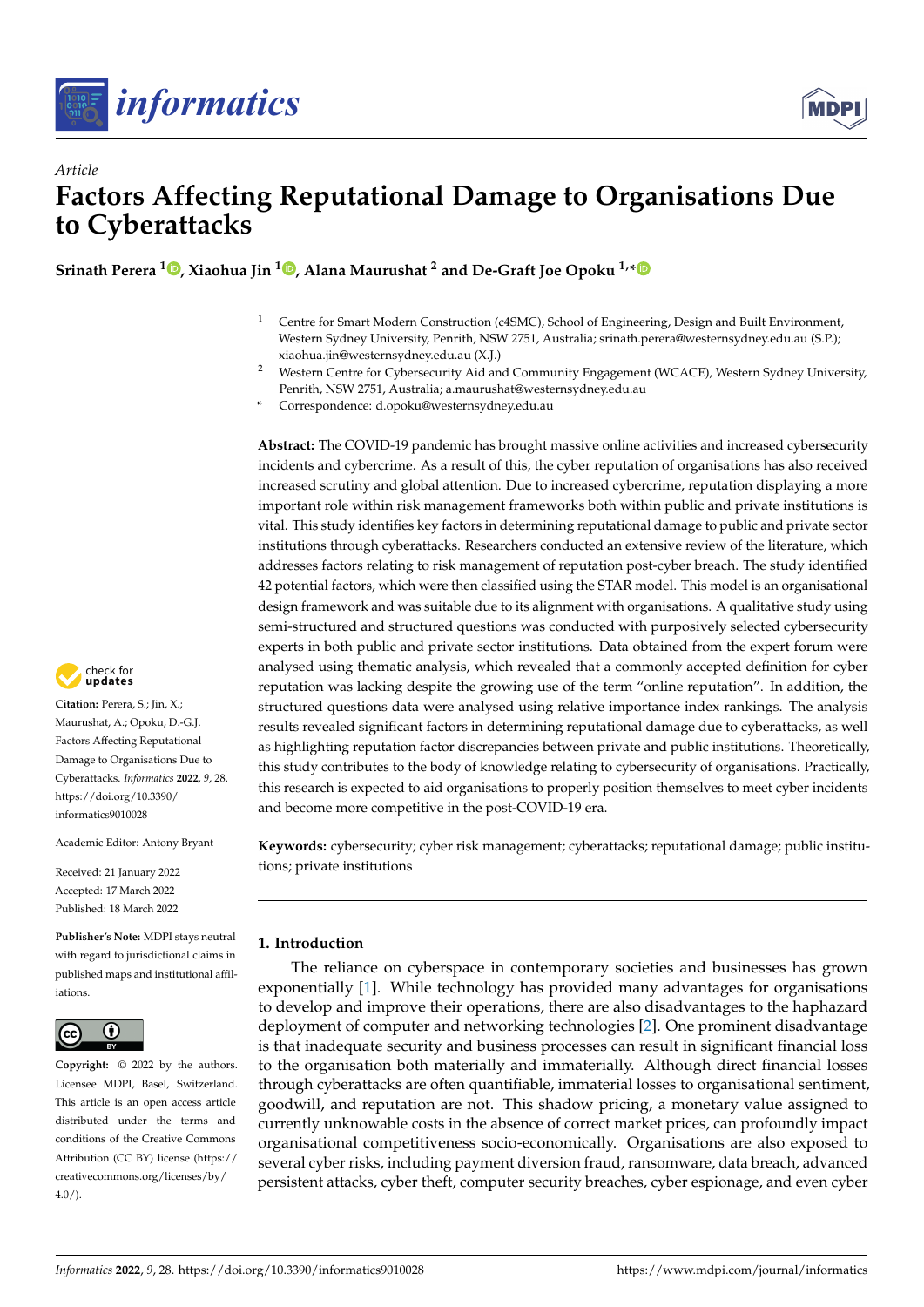terrorism [\[3,](#page-19-2)[4\]](#page-19-3). Consumers hold the security of their personally identifiable data and other confidential information in high regard, and the protection of user privacy and data is integral to the continuation of consumer confidence [\[5\]](#page-19-4). As organisations view success as financial and material gain, reputation is an important component to manage in ensuring this. Reputation is an intangible asset that affects all stakeholders of an organisation. A myriad of factors can affect reputation, consumer confidence in the organisation, investor confidence, and their perception of the organisation as a respectable and trustable entity [\[6\]](#page-19-5).

Cyberattacks are increasing at an alarming rate, and the cost of these attacks is increasing every year. In addition, the global pandemic has changed the operations of organisations and, as a result, the attack and risk profiles of the organisations [\[7\]](#page-19-6). As technology evolves, attacks increase in severity, with the most damage affecting corporate reputation and branding. Unfortunately, most public and private organisations are unaware and unprepared for the effects of these cyber risks. For instance, KPMG surveyed 1000 businesses in the UK and found that a cyber breach can significantly impact their reputation [\[8\]](#page-19-7). Over 58% of the companies surveyed underestimated the true impact that a breach can have on their company. Also, 599 businesses who had experienced a breach reported that breaches affected their reputation.

Responding to cyberattacks, including a comprehensive framework to protect and organise reputation, is critical for organisations. Cyberattacks can taint an organisation's reputation and render them less competitive. However, there are no studies to date that critically consider factors that contribute to reputational damages suffered from cyber incidents within public and private sector organisations. Further, despite the significant efforts by researchers, there is yet to be publicly available research on reputation damage due to cyber risk within public and private sector organisations.

As an attempt to fill this gap, this study stands out, being the first to identify key factors in determining reputational damage to public and private sector institutions through cyberattacks. This study contributes to knowledge by presenting a master list of verified factors affecting the reputation of both public and private sector organisations through cyberattacks. In practical terms, the findings are expected to help organisations properly position themselves to become more competitive in the post-COVID-19 era. The remainder of the paper is structured as follows: Section [2](#page-1-0) reflects on relevant organisational reputation literature. The methodology adopted for this study is presented in Section [3.](#page-6-0) Section [4](#page-9-0) presents the results and discusses the key factors in determining reputational damage to public and private sector institutions through cyberattacks. Finally, Section [5](#page-17-0) concludes the paper and outlines directions for future research.

## <span id="page-1-0"></span>**2. Literature Review**

# *2.1. Reputation of Organisations*

## *"It takes 20 years to build a reputation and five minutes to ruin it"* (Warren Buffett).

Broadly, reputation is viewed as the core of organisational value. Good corporate reputation is a valuable, intangible, scarce resource that is difficult to imitate  $[9-11]$  $[9-11]$ . Many studies have noted the significance of reputation to corporate value. Thus, investments in the creation of a positive reputation result in significant returns to the organisation [\[12](#page-19-10)[,13\]](#page-19-11). Typically, the definition of corporate reputation brings together a concept of the multidimensional social construct, which involves the aggregation of perceptions of the stakeholders of the firm. These perceptions include the firm's financial and non-financial aspects [\[14\]](#page-19-12). It is worthy to note that reputation can vary depending on the different stakeholder groups of the organisation [\[15\]](#page-19-13).

Fombrun and Van Riel [\[16\]](#page-19-14) defined reputation as a collective representation of a firm's past actions and results that describes the firm's ability to deliver valued outcomes to multiple stakeholders. Barnett, Jermier, and Lafferty [\[17\]](#page-19-15) defined reputation as "observers' collective judgments of a corporation based on assessments of the financial, social, and environmental impacts attributed to the corporation over time". Hendrikx, Bubendorfer, and Chard [\[18\]](#page-19-16) defined reputation as the perception an agent creates through past actions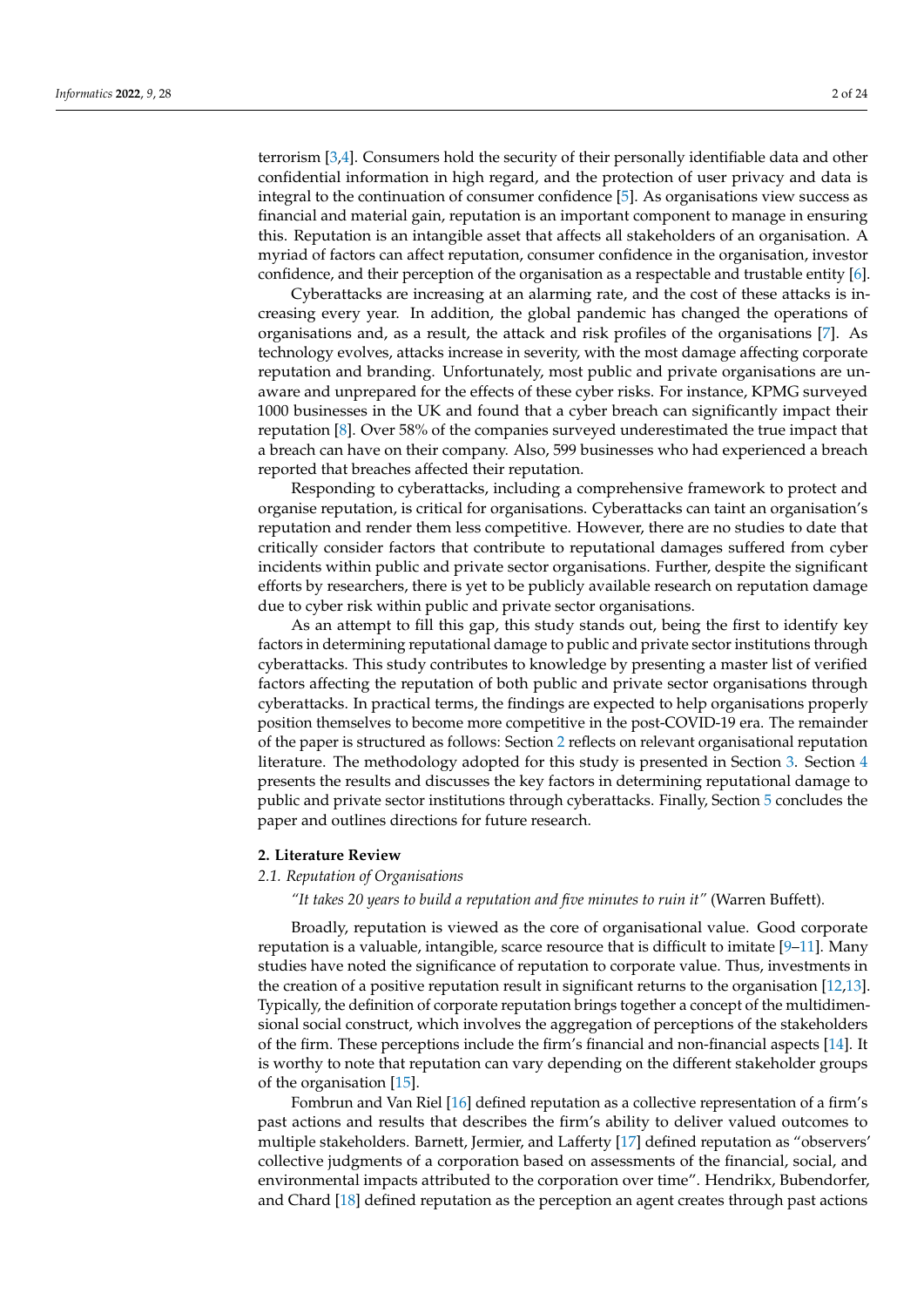about its intentions and norms. Lange, Lee, and Dai [\[19\]](#page-19-17) conceptualised reputation as being known, being known for something, and generalised favourability. The authors stated that available studies hinged on the assertion that reputation exists in the minds of beholders, as proposed by Fombrun [\[14\]](#page-19-12). For this study, we will adopt the definition of reputation by Dyer Jr and Whetten [\[20\]](#page-19-18) as to how outsiders perceive an organisation, including the combined stakeholders' assumptions and information about the organisation.

Several characteristics define the reputation of an organisation. These include financial performance [\[21–](#page-19-19)[23\]](#page-20-0), emotional appeal, products and services, vision and leadership, workplace environment, and social responsibility [\[21\]](#page-19-19); high-status affiliations [\[19\]](#page-19-17), ownership, intensity and diversification of advertisements, specialisation, organisational age, longevity and past performance, market action profile, corporate culture, and identity [\[19](#page-19-17)[,23\]](#page-20-0). The reputation of an organisation can be measured using surveys or questionnaires (reputation as general knowledge or beliefs), interviews (reputation as personality or brand knowledge and beliefs), or external rankings (reputation as evaluative judgement), brand equity (reputation as a financial asset) [\[19,](#page-19-17)[24\]](#page-20-1). However, existing gaps in the literature call for further research on the reputation of organisations [\[23\]](#page-20-0). Table [1](#page-3-0) presents a list of factors that affect the reputation of organisations available in the literature.

**Table 1.** Factors affecting the reputation of organisations.

| No.            | <b>Factors</b>                                    | References            |
|----------------|---------------------------------------------------|-----------------------|
| 1              | Digital interactivity                             | $[25 - 28]$           |
| $\overline{c}$ | Effectiveness of communication                    | $[25, 29 - 31]$       |
| 3              | Corporate branding, retailing, or image and value | [25, 30, 32]          |
| 4              | Customer reviews or ratings                       | [25, 33]              |
| 5              | Competitor effectiveness                          | [25, 34]              |
| 6              | Stakeholder response speed                        | $[25]$                |
| 7              | Sustained credibility                             | [25, 35]              |
| 8              | Customer trust and confidentiality                | [36, 37]              |
| 9              | Security effectiveness                            | $[36 - 39]$           |
| 10             | Business transparency                             | [25, 40]              |
| 11             | Emotional connections and responses               | $[25]$                |
| 12             | Promise fulfilment                                | $[25]$                |
| 13             | Customer perception                               | [25, 41, 42]          |
| 14             | Customer satisfaction                             | [25, 43]              |
| 15             | Design of website                                 | [25, 37]              |
| 16             | Community management                              | $[25]$                |
| 17             | Company visibility                                | $[25]$                |
| 18             | Public dissemination of incident                  | [25, 44]              |
| 19             | Customer relationship management                  | $[25]$                |
| 20             | Online advertisement and publicity                | [25, 37]              |
| 21             | Payment systems                                   | $[25]$                |
| 22             | Stock market price                                | $[25,38,40,45-47]$    |
| 23             | Company environment                               | $[25]$                |
| 24             | Stakeholder type                                  | [48]                  |
| 25             | Cyberattacks and incidents                        | $[25,37,39-41,48-50]$ |
| 26             | Regulatory risks                                  | [37, 39]              |
| 27             | Product recall                                    | $[38]$                |
| 28             | Loss of customers                                 | [38, 51]              |
| 29             | Decline in revenue                                | $[38]$                |
| 30             | Training and awareness programmes                 | [19, 38]              |
|                | of organisations                                  |                       |
| 31             | Corporate code of conduct                         | $[25]$                |
| 32             | Employee satisfaction                             | [30, 52]              |
| 33             | Innovation                                        | [53, 54]              |
| 34             | Corporate policies and guidelines                 | [30, 43]              |
| 35             | Management and leadership                         | [19, 23, 30]          |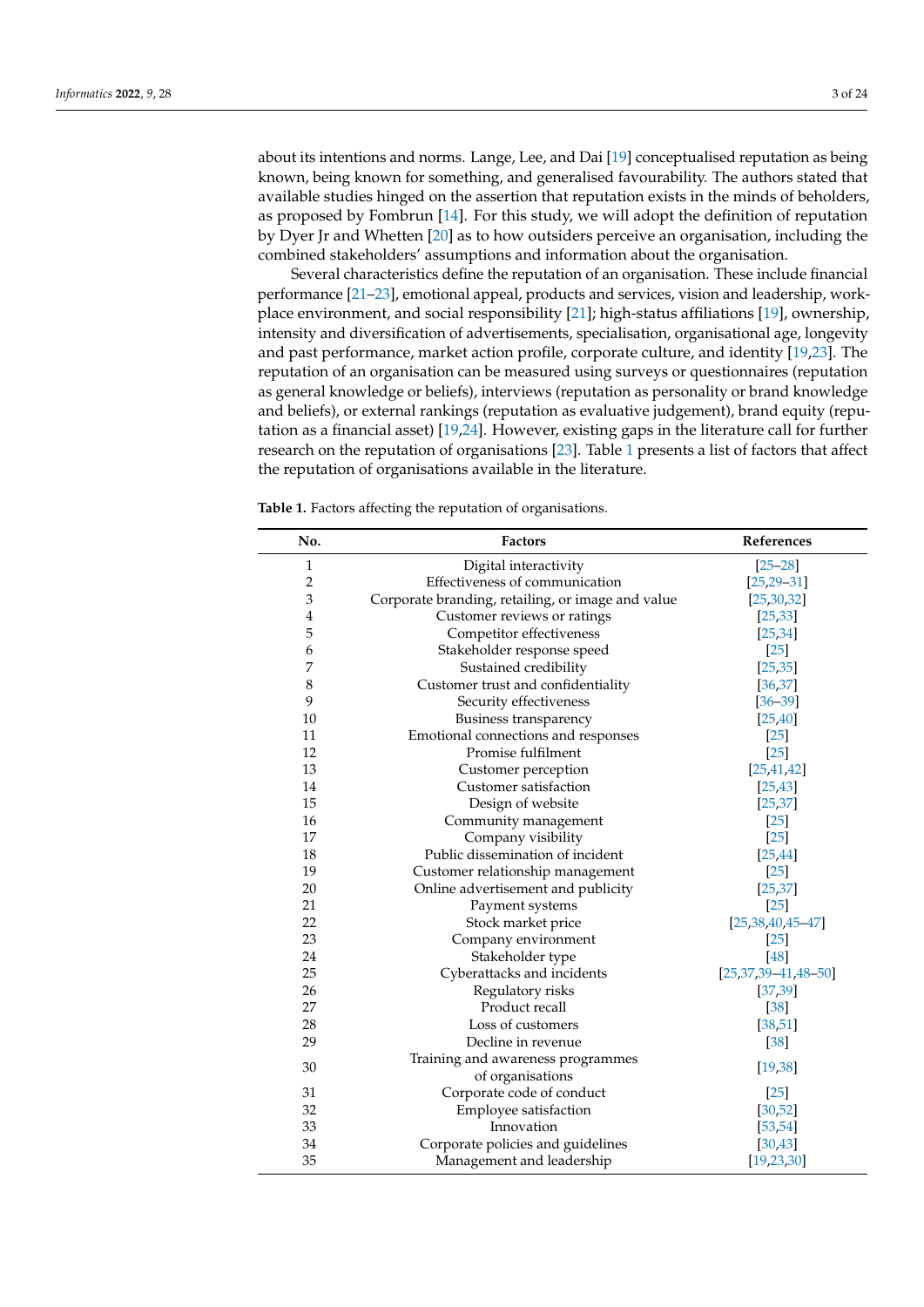| <b>Factors</b>         | <b>References</b>                           |
|------------------------|---------------------------------------------|
| Financial performance  | [23, 35, 53, 55]                            |
| Price-to-quality ratio | [56, 57]                                    |
| Employee benefits      | [30, 52]                                    |
| Emotional appeal       | [19]                                        |
|                        | [52, 56]                                    |
|                        | [40]                                        |
| Fake news reporting    |                                             |
|                        | Desirable employer<br>Psychological factors |

<span id="page-3-0"></span>**Table 1.** *Cont.*

## *2.2. Cyber Reputation of Organisations*

Recently, cybercrimes have been reported globally across several institutions. Over 20 serious cyberattacks occur daily [\[58\]](#page-21-3). A typical example is the case of Wannacry [\[59\]](#page-21-4). A single cyberattack can cause harm to several individuals, public, and private institutions [\[60\]](#page-21-5). Currently, the threat environment is growing at an alarming rate due to technological dependences. The emergence of cyberspace has given rise to novel strategic possibilities and threats resulting in a scramble to secure dominant positions [\[61\]](#page-21-6). Cyber reputation is crucial for building organisations' competitive advantage in the private sector and essential for ensuring trust both within the public and private sectors.

Available studies have seen a growing use of the term "online reputation". Barnett, Jermier, and Lafferty [\[17\]](#page-19-15) defined online reputation by considering three areas: opinions and beliefs of stakeholders, intangible financial resources, and extensive knowledge of the institution. Dijkmans, Kerkhof, and Beukeboom [\[62\]](#page-21-7) defined cyber reputation management as "the process of positioning, monitoring, measuring, talking, and listening as the organisation engages in a transparent and ethical dialogue with its various online stakeholders". Other researchers have also focussed on different aspects of cyberspace. Anderson et al. [\[63\]](#page-21-8) studied the costs of cybercrime for the UK economy using secondary data. The study estimated costs for cybercrime activities that had available data, mostly frauds, and excluded computer-integrity crimes. Klahr et al. [\[64\]](#page-21-9) conducted an annual cybersecurity breaches survey for the UK government to build on the nationwide information security breaches survey that had been carried out repeatedly since 2004. The study reported that under half of the businesses suffered at least one cybersecurity breach. Paoli, Visschers, and Verstraete [\[60\]](#page-21-5) studied the impact of cybercrime on businesses by presenting a conceptual framework and its application to Belgium. Kilinc and Cagal [\[65\]](#page-21-10) proposed a reputation-based trust centre model to discover malicious and deficient information resources in addition to malicious information for cybersecurity services. The study also established a deterrent structure using simple mathematical methods to illustrate the effects of reputation computation. Kamiya et al. [\[66\]](#page-21-11) developed and tested a model where a firm has an optimal exposure to cyber risk. The study established that reputation costs grow as sales growth and credit ratings drop if firms experience cyberattacks. Further, a firm's industry competitors benefit from the attack if there is only idiosyncratic information about the target.

The emergence of the global pandemic—COVID-19 and its associated variants—has increased online activities across organisations. This has resulted in an upsurge in cyber incidents. As a result, researchers have recognised the need to focus on the reputation of organisations due to the emergence of cyber incidents. However, a unanimous definition is lacking, due to its interdisciplinary nature [\[67\]](#page-21-12). There is, therefore, the need to identify a common or generic definition for the cyber reputation of organisations.

#### *2.3. Risk Management Frameworks for Cyber*

The Institute of Cyber Risk Management [\[68\]](#page-21-13) defined cyber risk as the financial loss or reputational damage that results from the failure of IT systems in an organisation. In 2017, the global economy lost around \$600 billion due to cybercrime [\[69\]](#page-21-14). According to the IBM security report, in 2020 a company is likely to lose on average \$3.92 MM per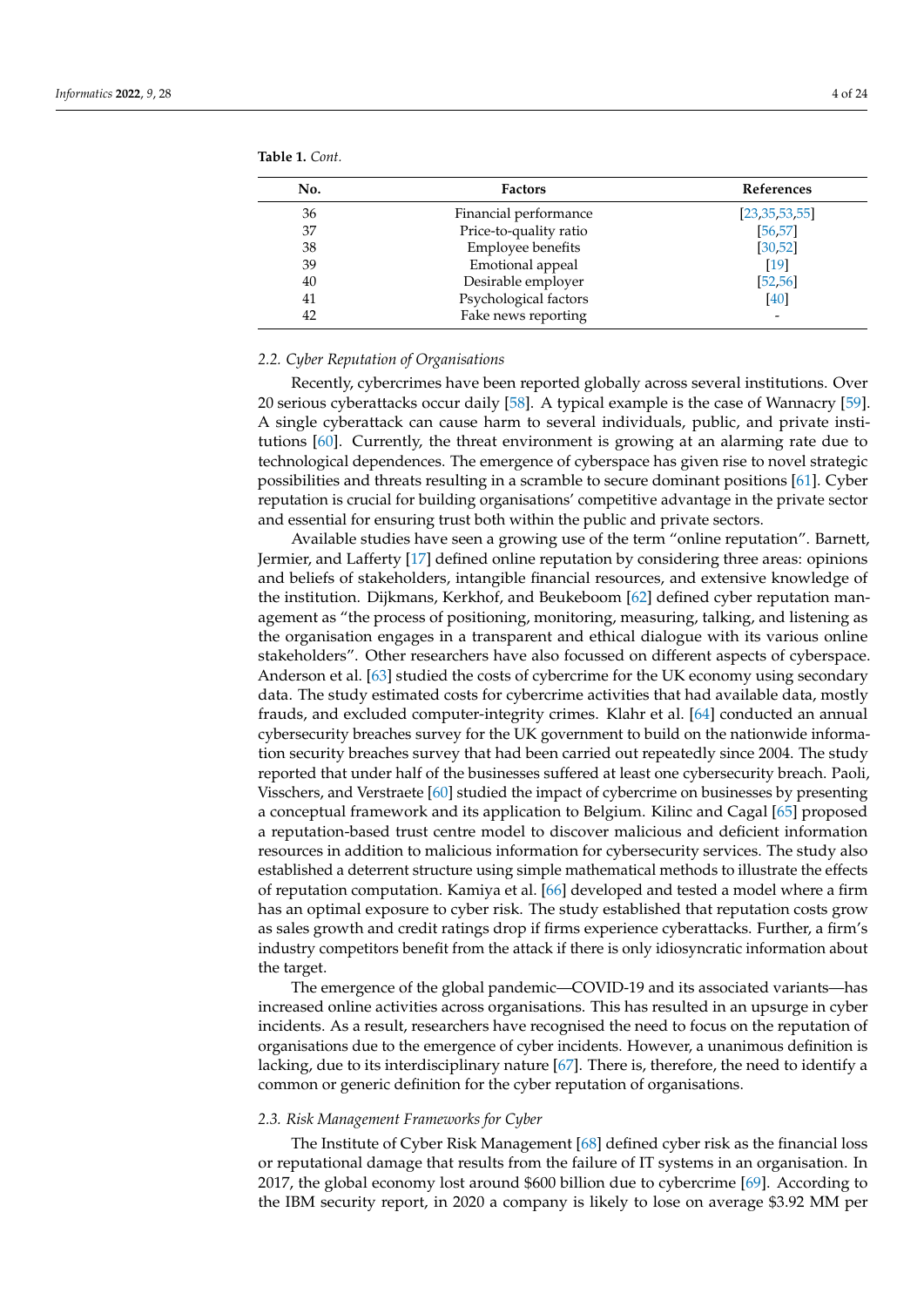breach once a data breach occurs [\[70\]](#page-21-15). Cyber risks keep changing due to the continuous innovation, increasing use of internet-enabled devices, and the sophistication of cyber hackers. Organisations have become more vulnerable due to the exponential increase in IT-based systems and devices. Most often, both public and private institutions are usually the target of these cybercriminals. Although the Ponemon Institute reports on data breaches annually, limited empirical data are published on cyber risks. For example, a UK government report indicated that more than 50% of businesses had not identified their cybersecurity breaches [\[71\]](#page-21-16).

There have been several frameworks for managing cyber risks. These frameworks include FAIR (Factor Analysis of Information Risk), NIST SP800 (National Institute of Standards and Technology, Special Edition), CVSS (Common Vulnerability Scoring System), TARA (Threat Agent Risk Assessment), OCTAVE (Operationally Critical Threat, Asset, and Vulnerability Evaluation), and CORAS. The FAIR institute outlines the need for organisations to switch from basic compliance and security measures into a more mature operational and risk-based reactive framework. The FAIR framework utilises risk factors taxonomy to calculate their frequency (likelihood) and impact (magnitude) [\[72\]](#page-21-17). Another framework is the NIST SP800, which focusses on barriers to cyber threats. The NIST framework can be utilised in identifying different barriers for different threats [\[73,](#page-21-18)[74\]](#page-21-19). The CVSS framework presents a score for a cyber vulnerability based on its characteristics. These characteristics include the impact of the cyberattack [\[75\]](#page-21-20). The TARA framework scores cyber threats and selects the most significant threats for mitigation [\[76\]](#page-21-21). Another essential framework is OC-TAVE, which identifies assets in risk and the threats as well the vulnerabilities that propel the occurrence of these threats [\[77\]](#page-21-22). Finally, CORAS is a security risk analysis method that utilises a model-based approach to identify threats and vulnerabilities [\[78\]](#page-21-23). Table [2](#page-4-0) presents a list of prevalent cyber risk management frameworks identified in the literature. It is not intended to be a comprehensive list of all risk frameworks.

<span id="page-4-0"></span>**Table 2.** Risk management frameworks for cyber incidents.

| <b>Frameworks</b>                                                                           | Description<br>Advantages                                                                  |                                                                                                    | Disadvantages                                                                               | References |
|---------------------------------------------------------------------------------------------|--------------------------------------------------------------------------------------------|----------------------------------------------------------------------------------------------------|---------------------------------------------------------------------------------------------|------------|
| FAIR (Factor Analysis of<br><b>Information Risk)</b>                                        | <b>Ouantifies factors</b><br>relating to its risk                                          | Presents a methodology<br>for quantifying based on<br>a taxonomy of<br>risk factors                | It is not a risk<br>assessment method                                                       | $[72]$     |
| NIST SP800 (National<br>Institute of Standards<br>and Technology,<br>Special Edition)       | A comprehensive control<br>list for cyber threats                                          | Helps to define adequate<br>controls based on their<br>cyber vulnerabilities                       | Does not provide a way<br>to quantify the effect of<br>the controls                         | [73]       |
| CVSS (Common<br>Vulnerability<br>Scoring System)                                            | Assesses the severity of<br>the cyber vulnerability<br>based on a scale of 1 to 10         | Looks at various aspects<br>of cyber vulnerability to<br>present a comprehensive<br>scoring scheme | Concept of the risks is<br>more generic and not<br>specifically designed to<br>score risks. | $[75]$     |
| TARA (Threat Agent<br><b>Risk Assessment</b> )                                              | Prioritises mitigation<br>strategies based on the<br>significance of the threats           | Presents knowledge<br>libraries for<br>threats exposure<br>and identification                      | Not specifically designed<br>for risk classification                                        | [76]       |
| <b>OCTAVE</b> (Operationally<br>Critical Threat,<br>Asset, and<br>Vulnerability Evaluation) | Presents a<br>comprehensive risk<br>assessment and<br>evaluation process in<br>four phases | Considers all risk<br>assessment and<br>evaluation in IT                                           | Various steps in the<br>phases are not presented<br>in detail                               | $[77]$     |
| <b>CORAS</b>                                                                                | Utilises programming<br>language and tools based<br>on Unified Modelling<br>Language (UML) | Presents a step-by-step<br>process in<br>managing risks                                            | Does not present details<br>on how to identify<br>the threats                               | [76]       |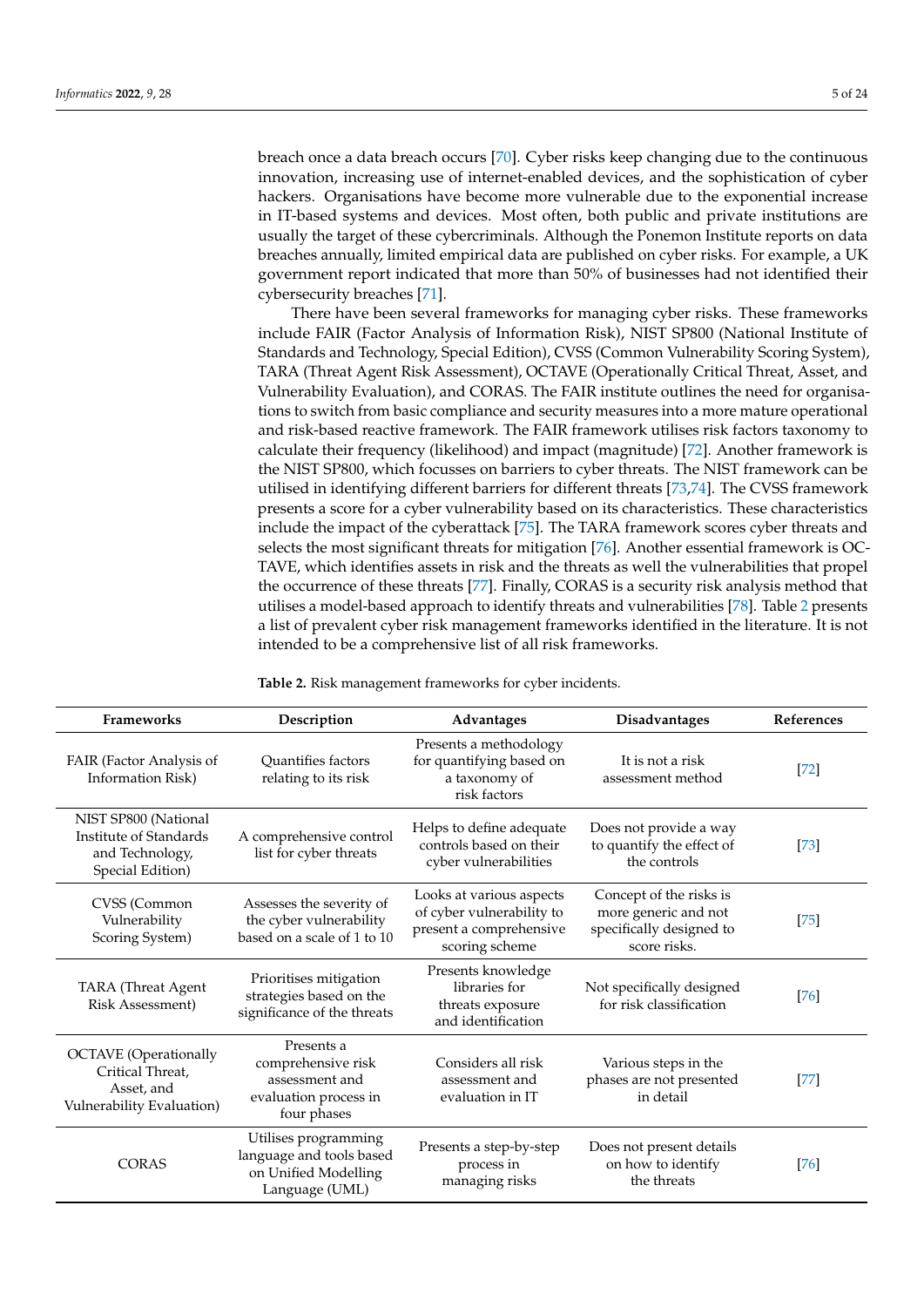## *2.4. Related Works on Reputational Risk*

Many studies have discussed the hidden factors of reputation risk within enterprise risk management [\[79](#page-21-24)[–81\]](#page-21-25). For example, in a 2006 study by de Bie, the author focussed on reputation damage within the private sector. In addition, the FAIR Institute has commented on reputation damage in the private sector as measurable by factors and stakeholders: consumers (decline in sales or market share), investors (stock price decline), lenders (increase in capital cost), regulators (business limitations), and employees (increased costs for attracting and retaining talent) [\[82\]](#page-21-26).

Researchers at Oxford have produced a taxonomy of organisational cyber harm: physical or digital harm, economic harm, psychological harm, social and societal harm, and reputation harm [\[40\]](#page-20-14). Reputational harm was further broken down into damaged public perception, reduced corporate goodwill, damaged relationship with suppliers, reduced business opportunities, inability to recruit desired staff, media scrutiny, loss of key staff, loss or suspension of accreditations or certifications, and reduced credit scores. Finally, while not in the cyber context, a body of literature examines perception measures of reputation damage during product-harm crises [\[40](#page-20-14)[,83\]](#page-22-0).

Kim, Gurman, and Min [\[83\]](#page-22-0) looked at perceptions of an organisation during and after product-harm crises, addressing: open and transparent, sincere and trustworthy, perceived ethical behaviour pre-event, supportive communication, resistance to negative information, and crisis resiliency. Lallie et al. [\[3\]](#page-19-2) proposed a novel timeline of cyberattacks related to the COVID-19 pandemic. Despite the significant efforts by researchers, there is yet to be publicly available research on reputation damage due to cyber risk within public and private sector organisations.

## *2.5. Classification Frameworks*

Several classification frameworks were considered to ascertain the possibility of the factors affecting organisations' reputations due to cyberattacks. These frameworks include the PESTEL (political, economic, social, technological, environmental, and legal) framework, SWOT (strengths, weakness, opportunities, threats) framework, DEEPLIST (demographic, economic, environmental, political, legal, informational, social, and technological) framework, Porters 5 Forces, and STAR model. The PESTEL framework is a mnemonic used to compile macro-environmental factors to assist strategists in identifying the sources of risks and opportunities [\[84\]](#page-22-1). In addition, the framework analyses the external business environment to understand the 'big picture' in which organisations operate, enabling these organisations to take advantage of the opportunities whilst minimising the threats within the business environment [\[85\]](#page-22-2).

Another framework is the SWOT, which aligns an organisation's internal factors of capabilities, resources, and limitations to its external environment to begin the process of formulating strategies [\[86\]](#page-22-3). Managers of organisations can devise strategies by focussing on the relationships and interactions between the firm's internal and external environment. The DEEPLIST is a framework that systematically analyses the emerging socio-economic environment [\[87\]](#page-22-4). This framework is considered a more holistic framework, since it integrates several dimensions in its analysis. Porters 5 forces present firms with the capability of achieving a competitive advantage and outperforming other industry players [\[88\]](#page-22-5). These forces include customers, suppliers, rivalry, substitutes, and new entrants in the job market. Porters 5 forces shape the market structure across every industry.

Finally, the STAR model is an organisational design framework where design policies fall into five categories [\[89\]](#page-22-6). These categories include strategy (direction of the organisation), structure (decision-making powers in the organisation), processes (information flow in the organisation), rewards (motivation for people to perform), and people (employees' mindsets and skills). The STAR model was adopted for this study due to its specific alignment with organisations. Further, the STAR model serves as the backbone or foundation of the company that determines its design choices. The design policies are controlled by management and influence the behaviour of the employees. The model informs decision-making,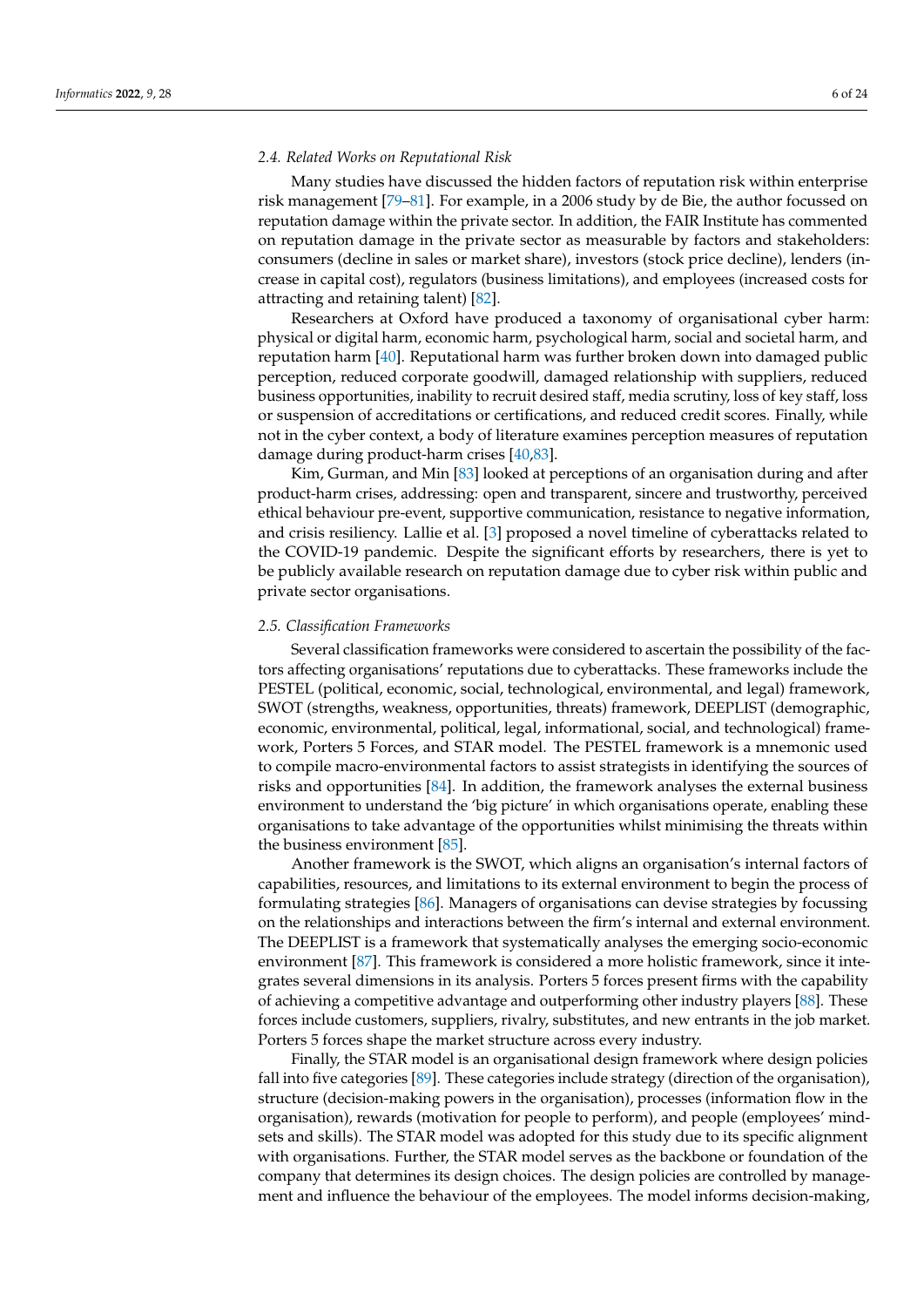influences behaviour, and ensures the effectiveness of the organisation. Further, for an organisation to be effective, all its policies need to be aligned and harmoniously interact with each other. The policy alignment will enhance effective communication and provide message consistency within the organisation. The STAR model has this advantage over other models and, therefore, was chosen for the study.

## <span id="page-6-0"></span>**3. Research Methodology**

The research aim has been postulated by analysing the literature, the outcomes of a Delphi-based expert forum, in which both semi-structured and structured questions were asked, and their corresponding results. The methodology also follows a knowledge elicitation process where experts lead collective roundtable discussions and brainstorming [\[90–](#page-22-7)[92\]](#page-22-8). The research approach is firmly based in the qualitative research paradigm, keeping in line with knowledge-based system development approaches. Here, knowledge of domain experts is captured through interactions with experts (in this case, by way of interviews). In this approach, the researchers are able to capture the factors identified through mapping to the STAR model and its relevance to cyber reputation of organisations. A critical review of the literature was conducted, and factors affecting the reputation of both public and private sector organisations through cyberattacks were identified. The literature reviewed provided a theoretical basis to underpin the study and laid the foundation for developing semi-structured and structured questions. In addition, a similar methodology as used by Opoku, Agyekum, and Ayarkwa [\[93\]](#page-22-9) was used for the expert forum in this study. The research process adopted for the study is illustrated in Figure [1.](#page-6-1)

<span id="page-6-1"></span>

**Figure 1.** An overview of the research process used in the study.

There is an underlying assumption in the current literature that reputation analysis and impact will be the same in private and public institutions, but, as the research reveals, this is not the case. If, for example, a private institution suffers a cyber breach, one may be able to measure the loss of reputation through stock market prices or future access to equity markets. The same does not hold true with public institutions, especially those with no competition. The purpose of this study is to better tease out, through an expert group, the weighting to be given to factors influencing reputation, where they overlap between private and public institutions, and where they differentiate. Future research will leverage the findings in this study to undertake social media sentiment analysis and propose more efficient means of shadow pricing in this space.

## *3.1. Identification and Classification of Organisational Reputation Factors*

The study utilised several academic databases, such as Scopus, Web of Science, ScienceDirect, and Google Scholar, in retrieving publications relevant to the study. In addition, other web-based and industry reports on reputational damage to organisations were consulted. A critical review of the identified literature resulted in the identification of 42 factors that affect the reputation of organisations (see Table [1\)](#page-3-0). These 42 organisational reputation factors were then classified under the STAR model framework. This model was suitable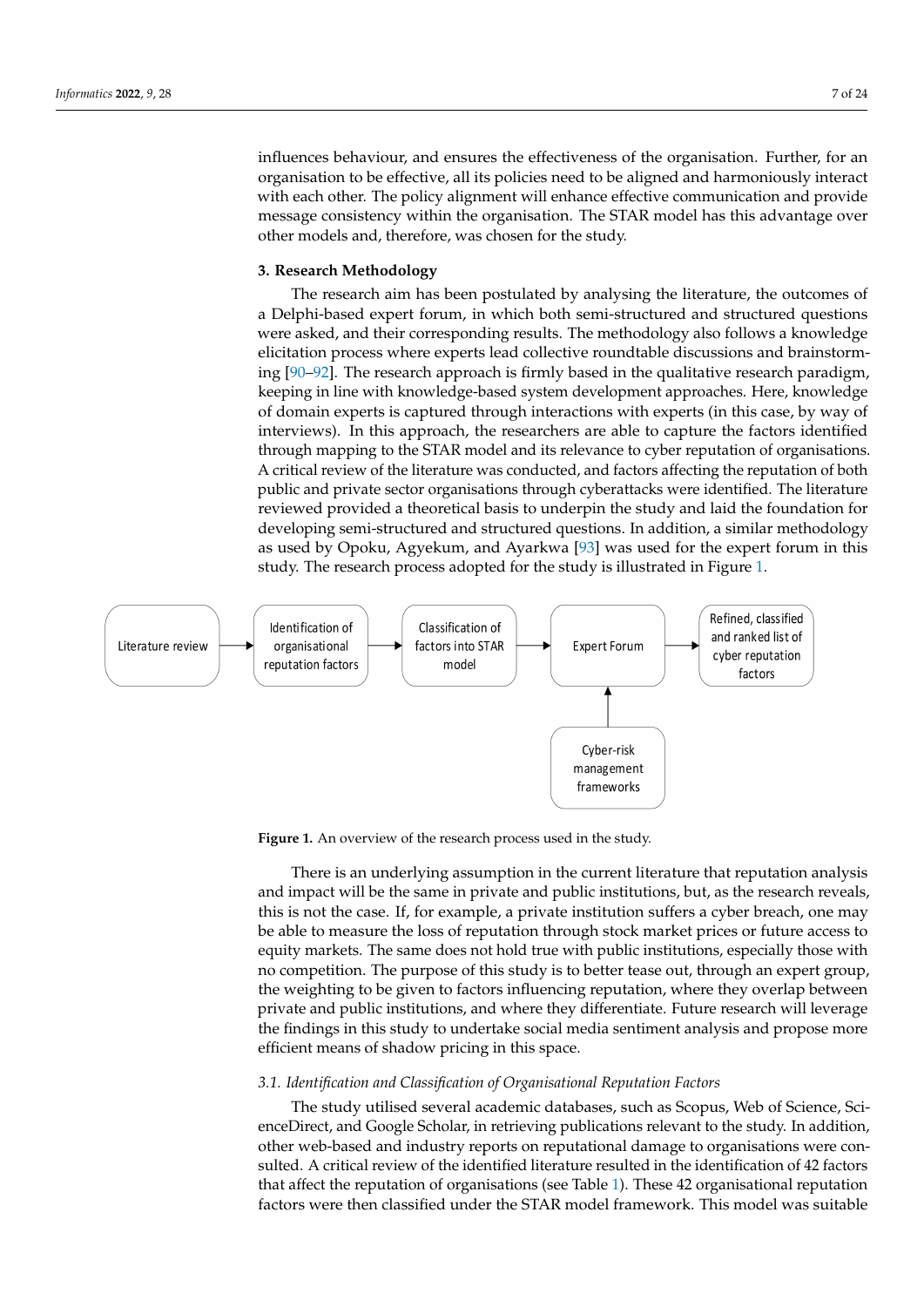due to its alignment with organisations. The factors were further refined through expert reviews. The experts were guided by the cyber risk management frameworks in refining the factors classified in the STAR model framework. It is noteworthy to know that the expert reviews were based on industry experience of the experts.

Before the expert forum was conducted, a two-step piloting procedure was utilised to determine its appropriateness for the intended purpose. In the first step, the factors were reviewed by a distinguished professor who had over 10 years of experience in cyber risk management, ensuring that it was free from ambiguity and appropriate in technicalities. In the second part of the piloting, the factors were again reviewed by experts of different backgrounds who had experience in cyber risk management. They were also required to check the suitability and appropriateness of the classifications of the identified factors into the STAR model. They gave some constructive and encouraging feedback, which resulted in the merging of some factors. Similar piloting had been used in other equally important literature and cyber-related studies [\[44](#page-20-18)[,94\]](#page-22-10). Following this feedback, the questions were finalised and administered during the conduct of the expert forum.

## *3.2. Expert Forum*

# 3.2.1. Selection of Experts

A knowledge elicitation process where experts lead collective roundtable discussions and brainstorming [\[90–](#page-22-7)[92\]](#page-22-8) was employed in this study. Considering the nature of information that was required from the expert forum, well-experienced and knowledgeable experts in cybersecurity were needed for the forum. A purposive sampling was conducted using predefined criteria to select the potential experts. The selection criteria were as follows: (1) experts should be knowledgeable in cyberattacks in public and private sector organisations, (2) experts must be willing to be involved in the study, and (3) experts must hold a senior management position in his/her organisation [\[95\]](#page-22-11). In total, six experts from both public and private sector organisations were identified for the study. The experts comprised one Chief Information and Digital Officer (CIDO), one Director of Quality and Risk, one Director of Security Policy, Risk Management, and Cybersecurity Influence, one Chief Information Security Officer, one Principal Cybersecurity Consultant, and one Senior Cybersecurity Architect. The low number of experts was due to the fact that most of the senior officers declined the expert forum invitation based on other commitments that they had. It was also because of the selection criteria that were set. It is acknowledged that the number of experts was relatively small and that it may limit the generalisability of the research findings. However, it is not unusual for qualitative research (i.e., expert forum) to utilise few experts, since researchers seek to obtain rich data [\[96\]](#page-22-12). For example, Javed, Lam, and Chan [\[97\]](#page-22-13), in a research work dubbed "A model framework of output specifications for hospital Public Private Partnership and Private Finance Initiative projects", interviewed only two experts. Notwithstanding, the experience of experts (some of them had close to 15 to 20 years' experience as well as working across both public and private institutions) enhanced the genuineness of responses for further analysis. Further, out of the six experts involved in the study, four had extensive knowledge of cyberattacks in both public and private sectors, and two had extensive knowledge of cyberattacks in the private sector only.

## 3.2.2. Design of Expert Forum Questions

The expert forum was conducted with experienced cybersecurity experts in both public and private institutions. The expert forum was carried out between February 2021 and March 2021. The study adopted the expert forum to be able to examine the problem critically (O'Connor & Norton 2020). To add to this, Soss [\[98\]](#page-22-14) indicated that expert forums give a vivid explanation of a phenomenon. More so, the qualitative technique was adopted to gain a holistic and extensive understanding of the issue of the cyber reputation of organisations. In structuring the questions for the expert forum, both semi-structured and structured questions were developed. The semi-structured questions were: (1) How do you define cyber reputation and use terminology other than cyber reputation? (2) What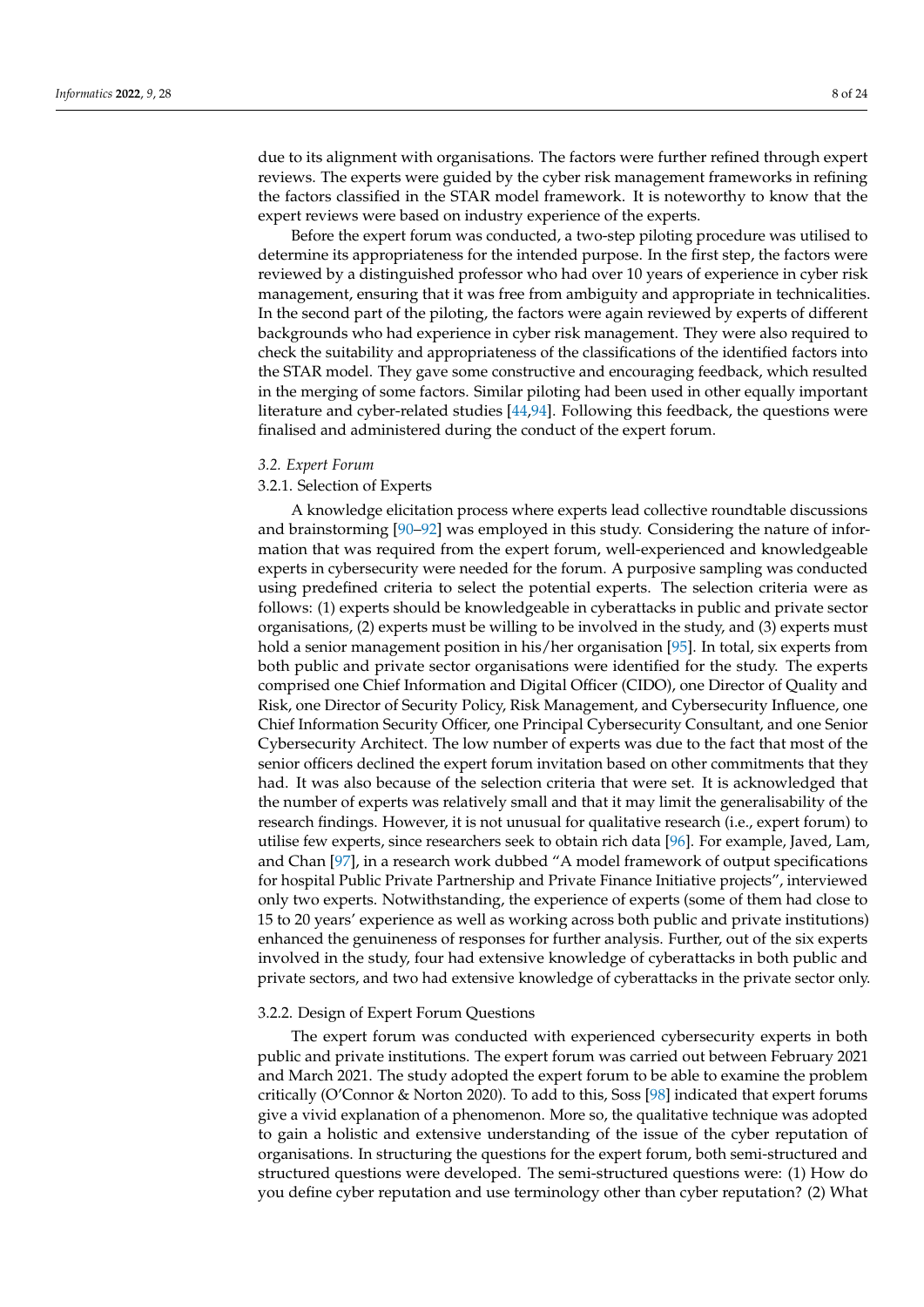cyber risk management models do you use, and do they incorporate reputation? (3) What types of cyber incidents do you model for? (4) Do you measure cyber reputation loss and, if so, how? For the structured questions, the identified 42 organisational factors were classified into the STAR model framework. A five-point Likert scale (1 = not at all important,  $2 =$  slightly important,  $3 =$  moderately important,  $4 =$  very important, and  $5 =$  extremely important) was then used for prioritising the identified key factors. With these questions, the knowledge of factors affecting the cyber reputation of organisations is explored from the public and private sectors' perspectives.

## 3.2.3. Conduct of Expert Forum

The expert forum instrument was pretested to correct errors during the online forum session and ensure the quality of information given. The forums were conducted in a relaxed manner through Zoom (online) and were recorded with the experts' consent. The total time used for every forum ranged from 45 to 60 min. The experts were required to respond to the semi-structured and structured questions during the forum. Being guided by the risk management frameworks being used for cyber, the experts were required to refine and classify the list of factors affecting the reputation of organisations due to cyberattacks.

Further, experts were required to prioritise and build consensus on the identified factors using the five-point Likert scale  $(1 = not at all important, 2 = slightly important,$  $3 =$  moderately important,  $4 =$  very important, and  $5 =$  extremely important). The qualitative data were transcribed and analysed using the thematic analysis technique. Thematic analysis is used in the study to identify, analyse, and report patterns or themes within data. It also allowed the researchers considerable freedom to interpret and select themes from the expert forum transcripts [\[93\]](#page-22-9). The qualitative responses to the expert forum were coded using NVivo 12 analysis application software. The coding involved examining experts' responses to group and tagging the responses with codes to facilitate later retrieval. Verbatim transcripts were broken up into themes and classifications and then further utilised to break down the information within the expert forum [\[96\]](#page-22-12). This allowed the researchers to gather related material in one place to look for emerging patterns and ideas. The structured questions data were also analysed using IBM SPSS v27. In addition to the data's descriptive (i.e., mean, standard deviation, and standard error) analysis, relative importance index rankings were also conducted on the data. Table [3](#page-8-0) shows the detailed background of experts. For the purpose of anonymity, the names of experts are represented with codes: C1, C2, C3, C4, C5, and C6.

| Expert (Code)  | <b>Position</b>                                                                 | <b>Sector</b> | Years of Experience | <b>Willingness to Partake</b><br>in Study |
|----------------|---------------------------------------------------------------------------------|---------------|---------------------|-------------------------------------------|
| C <sub>1</sub> | Chief Information and Digital<br>Officer (CIDO)                                 | Public        | 25 years            | Willing                                   |
| C <sub>2</sub> | Director of Quality and Risk                                                    | Private       | 12 years            | Willing                                   |
| C <sub>3</sub> | <b>Chief Information Security</b><br>Officer (CISO)                             | Private       | 20 years            | Willing                                   |
| C4             | Director of Security Policy,<br>Risk Management, and<br>Cybersecurity Influence | Public        | 20 years            | Willing                                   |
| C <sub>5</sub> | Principal Cybersecurity<br>Consultant                                           | Private       | 7 years             | Willing                                   |
| C <sub>6</sub> | Senior Cybersecurity Architect                                                  | Public        | 8 years             | Willing                                   |

<span id="page-8-0"></span>**Table 3.** Profile of the experts.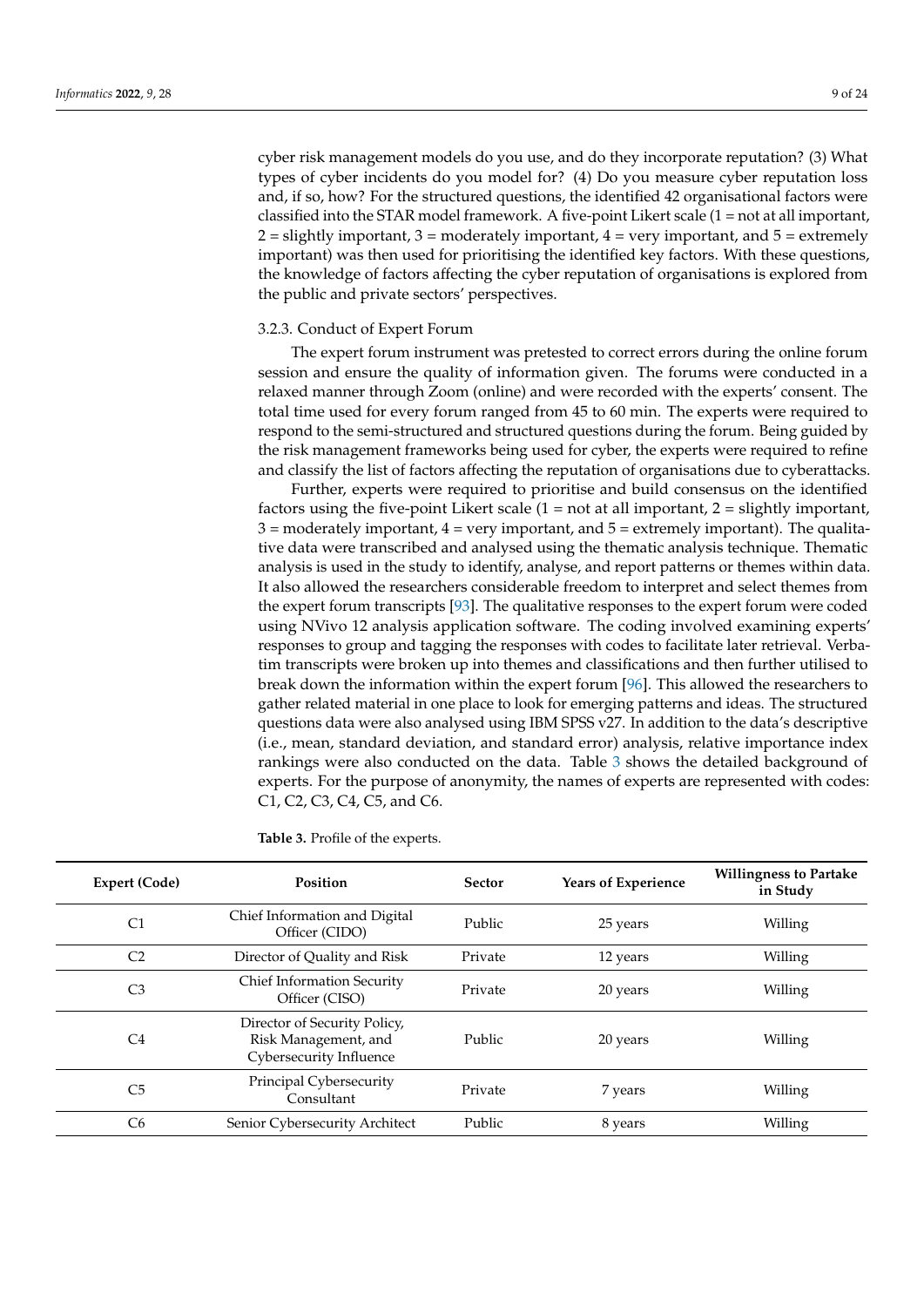# <span id="page-9-0"></span>**4. Results and Discussion**

The expert forum findings and discussions are presented in the following subsections. The discussions begin with the respondents' background information and then focus on the objectives and broad areas of the study.

## *4.1. Profile of the Experts*

From Table [3,](#page-8-0) it is seen that all participants are cybersecurity experts who have been involved in cyber risk management in both public and private organisations. The respondents' experiences also indicate the in-depth knowledge and the participation level they have in managing cyber reputation in organisations. Moreover, the experts were willing to take part in the research. This is an indication that there was quality and adequacy in the information given, hence reliable for analysis.

## *4.2. Cyber Reputation of Organisations*

The views of the respondents regarding cyber reputation of organisations are discussed in the subsequent sections:

- Definition of Cyber Reputation
- Risk Management Models for Reputation
- Modelling of Cyber Incidents
- Measuring Cyber Reputation Loss

## 4.2.1. Definition of Cyber Reputation

Although "online reputation" as a term has been used severally by researchers, no specific definition has been given to cyber reputation, especially among public and private sector organisations. A commonly accepted definition for online reputation is also lacking, even though there has been a growing use of this term [\[67\]](#page-21-12). Respondents were of the view that the definition of cyber reputation must always focus on the broad view of the external audience in terms of the cyber incidents of the organisation. This was evident in the experts' comments. Expert C1 elaborated that:

*"* . . . *the obvious one is the reputation that we (public institutions) might have for external audiences, and that could be within the sector, or it could be more broadly; and which tends to come from whether or not you (organisations) have had a cybersecurity incident. So, we (public institutions) have not had any publicly notifiable or particularly significant cybersecurity incidents in our organisation does not mean we (public institutions) have got a good reputation. It just basically means we (public institutions) have no reputation. So, the only reputation you tend to get is a negative one".*

In addition, Expert C5 stressed that:

*"* . . . *it is a product of the competence an organisation has to manage its own security and privacy risks, as well as how proactively it contributes to the resilience and security of its customers, partners, and the broader ecosystem".*

## Expert C4 also indicated that:

*"* . . . *is the reputation for the company, usually on the angle of when a breach has occurred, the reputation what their clients or their customers view them. This is because their cyber reputation can be based on their security footprint or whether they have had a breach before, but, generally, the reputation as in security-wise, and how secure they keep everybody's data".*

# Expert C6 indicated that:

*"* . . . *is essentially the confidence or trust that consumers or the general public have regarding an organisation's ability to manage cyber risks, manage their information, and also provide reliable digital services"*. Finally, *"* . . . *is about continually projecting*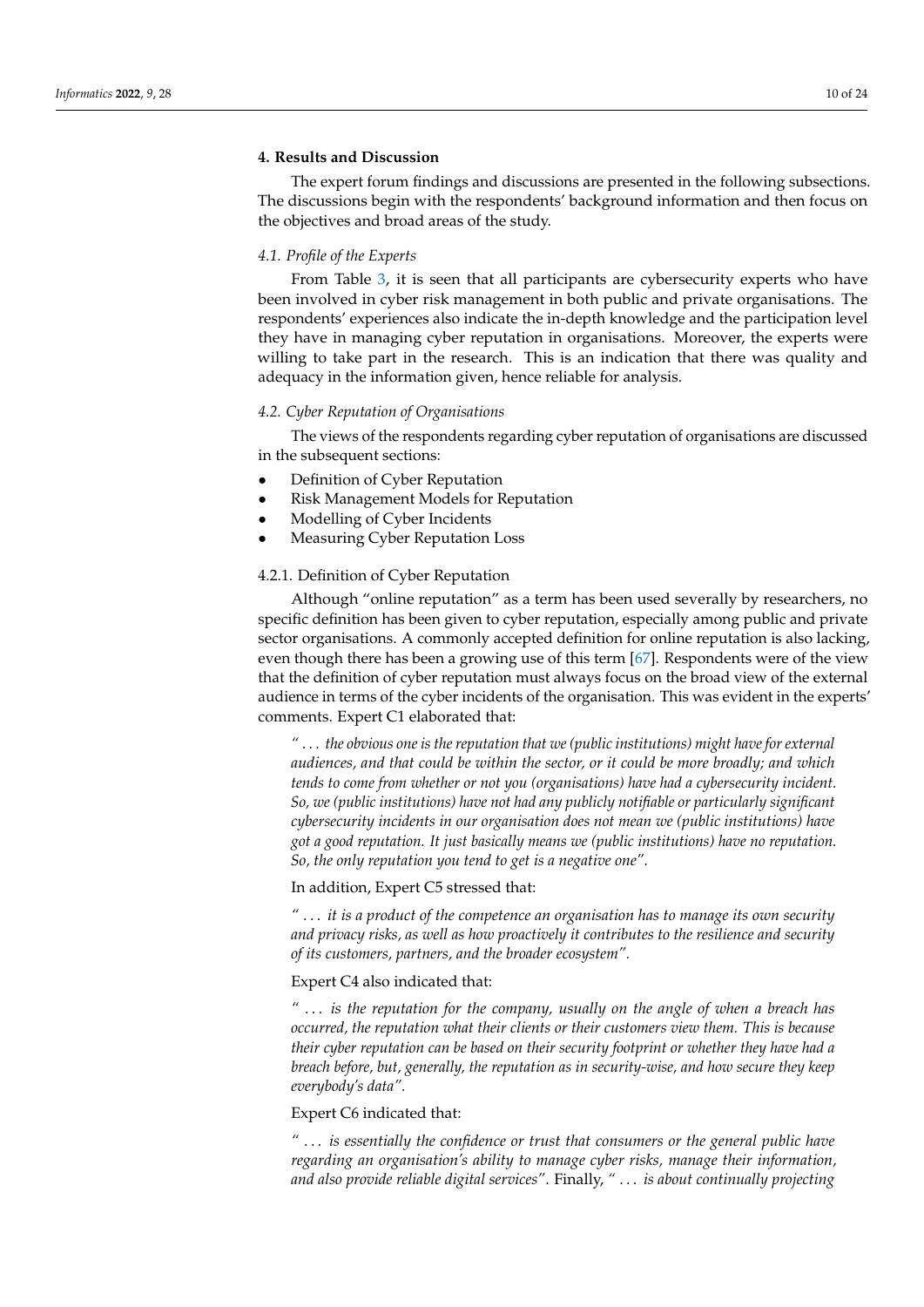*confidence in the of kind of capabilities that is being built up or just the sense that the organisation even cares and take cybersecurity seriously"* (Experts C3 and C5).

Therefore, the definition of cyber reputation has to focus on the confidence built in the external audience relating to cyber issues. Notwithstanding, most respondents did not have different names for such a scenario apart from cyber reputation.

# 4.2.2. Risk Management Models for Reputation

Most organisations take reactive approaches to reputation management, focussing on risks that have already surfaced instead of the potential issues that may arise [\[99,](#page-22-15)[100\]](#page-22-16). Some of these organisations assess their reputation using contextual objective measures. These could include analysing media reports, surveys of different stakeholders, and public opinion polls. Notwithstanding, the majority of organisations, both public and private sector, utilise well-known standard frameworks and models for managing the cyber reputation of their organisations. These standard models include the FAIR model and the NIST Cybersecurity framework. Schmoeller [\[101\]](#page-22-17) identified a four-stage basic risk assessment methodology for FAIR to include identifying the scenario's components, evaluating the loss event's frequency, evaluating probable loss magnitude, and, finally, deriving and articulating the risk. Other organisations also align their risk management to the Commonwealth Risk Management Policy developed following ISO 31000 Risk Management Guidelines. This is evident in the experts' comments. Expert C3 stressed that:

*"* . . . *we (private organisations) aligned the risk management to the Commonwealth Risk Management Policy and developed it per ISO 31000 Risk Management Guidelines. The impact on brand and reputation is considered within the Enterprise Risk Management Framework when assessing risks".*

## Expert C1 indicated that:

*"* . . . *we (public organisations) tend to focus on the ISO standards and the essential eight requirements of dealing with cybersecurity-related matters. In addition, we (public organisations) also focus on the NIST framework". "We have also piloted the FAIR model to provide further data-driven and high-quality security risk assessments that provide a quantitative view of reputation loss"* (Experts C2 and C6).

# 4.2.3. Modelling of Cyber Incidents

Among the respondents from public and private sector organisations, the majority modelled for data breaches and other cyber incidents, such as ransomware, denial of service attacks, and website attacks. This is quite understandable, because previous studies, including Snider et al. [\[102\]](#page-22-18) and Whitler and Farris [\[41\]](#page-20-15), have mentioned that data breaches are a common and significant form of cyber incidents. The authors stated that companies such as Yahoo and Target were required to invest upwards of hundreds of millions of dollars in the event of a data breach. Further, the Target breach affected their "Buzz score", dropping by 35 points after the breach was confirmed. For this reason, most organisations tend to model for data breaches. Expert C3 elaborated that:

*"Since the threat environment is constantly changing, we evolve our modelling to match the current threats. In addition, we (private organisations) take an over-the-horizon view through the insights provided by our Security Intelligence Centre and relationships with Government agencies and the broader intelligence sharing community to be tuned to the threat landscape. Beyond modelling, we (private organisations) also actively simulate events such as data breaches or ransomware incidents to ensure teams are prepared to respond to the threats facing organisations daily".*

#### Experts C1, C4, and C6 also stated that

*"* . . . *we (public organisations) do not exclude any cyber incidents. However, we tend to focus predominantly on data breaches, phishing, and fraud. Therefore, the business email compromise is certainly a vector that is most commonly tried within organisations, and a*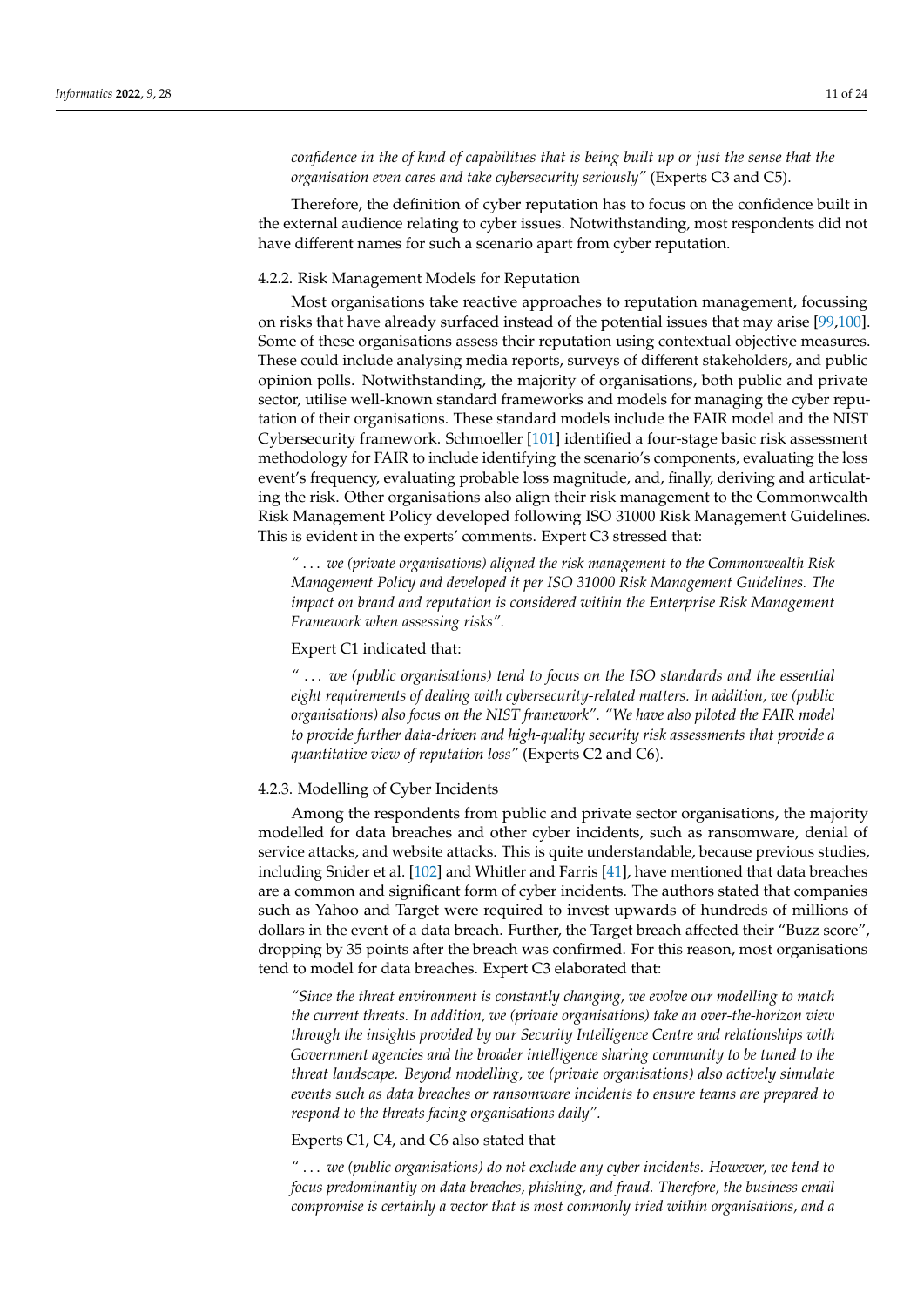*lot of our mandatory cybersecurity training has room centred on that particular aspect, but, still, fraud is also something we (public organisations) are conscious of".*

## 4.2.4. Measuring Cyber Reputation Loss

Significant cyber reputational losses occur when the media publicise incidents. The severity of media-related reputation losses is dependent on the type of media, incident timing factors, recurrence of incidents, and extent and nature of the incident [\[37\]](#page-20-12). Thus, these factors significantly affect the public image of these organisations once they occur. For this reason, organisations are eager to identify and measure their cyber reputational losses. However, the majority of organisations do not directly measure cyber reputation loss. This is evident from Expert C2 that:

*"* . . . *we (private organisations) have not seen it measured in any quantitative way. In most organisations, it is articulated in terms of the impact of the reputational loss. We know it can affect us financially in terms of lost revenue and share market impact. We (private organisations) have seen it badly handled and rapid media response to reputational issues translating to big share price drops. It can affect us if we manage our reputation poorly. We will get more attention from a regulator or the government. Therefore, we will get the knock on the door from the Privacy Commissioner, because it is now a big deal. Equifax was a good example where they ended up having senate and congressional inquiries because the whole thing just sprawled and spiralled out of control".*

## Expert C3 also stated that:

*"* . . . *we (private organisations) indirectly measure reputation loss through understanding the market we (private organisations) are serving and how a change in their beliefs about the cyber reputation of the organisation would impact us. Areas such as media sentiment are actively monitored by our Corporate Affairs team, with it being one of the potential indicators of reputation loss".*

## However, Expert C5 indicated that:

*"* . . . *so, we (public organisations) more broadly, in terms of our risk management approach and the criticality of risks, we put a \$1 value as a way to determine whether a risk is a moderate risk, a critical risk, or a catastrophic risk. So, but there are also some qualitative measures within that broader risk matrix".*

Therefore, it can be deduced that most organisations do not have a direct means of measuring cyber reputational losses within their organisations.

## *4.3. Factors Affecting Cyber Reputation of Organisations*

The findings from the expert forum are summarised in descriptive statistics, and these are shown in Tables [4](#page-12-0)[–8.](#page-13-0) Tables [4](#page-12-0)[–8](#page-13-0) present the five-point Likert scale that has been converted into relative importance indices (RII) using the relative index ranking technique [\[94\]](#page-22-10). It uses the priorities identified by the respondents for the factors affecting cyber reputation of organisations. The RII was calculated using the following equation: RII =  $\Sigma$  W/A  $\times$  N, where  $\Sigma$  is the total frequency in the sample, W is the weighting given to each factor by respondents, ranging from 1 to 5, A is the highest weight (which is 5 in this case), and N is the total number of respondents involved in the study. From the equation, the values obtained for the RII range from 0 to 1. The relative importance of the factors is demonstrated in the various classifications under the STAR model in the subsequent sections. These classifications are listed to include:

- Classification under Strategy
- Classification under Structure
- Classification under Process
- Classification under Rewards
- Classification under People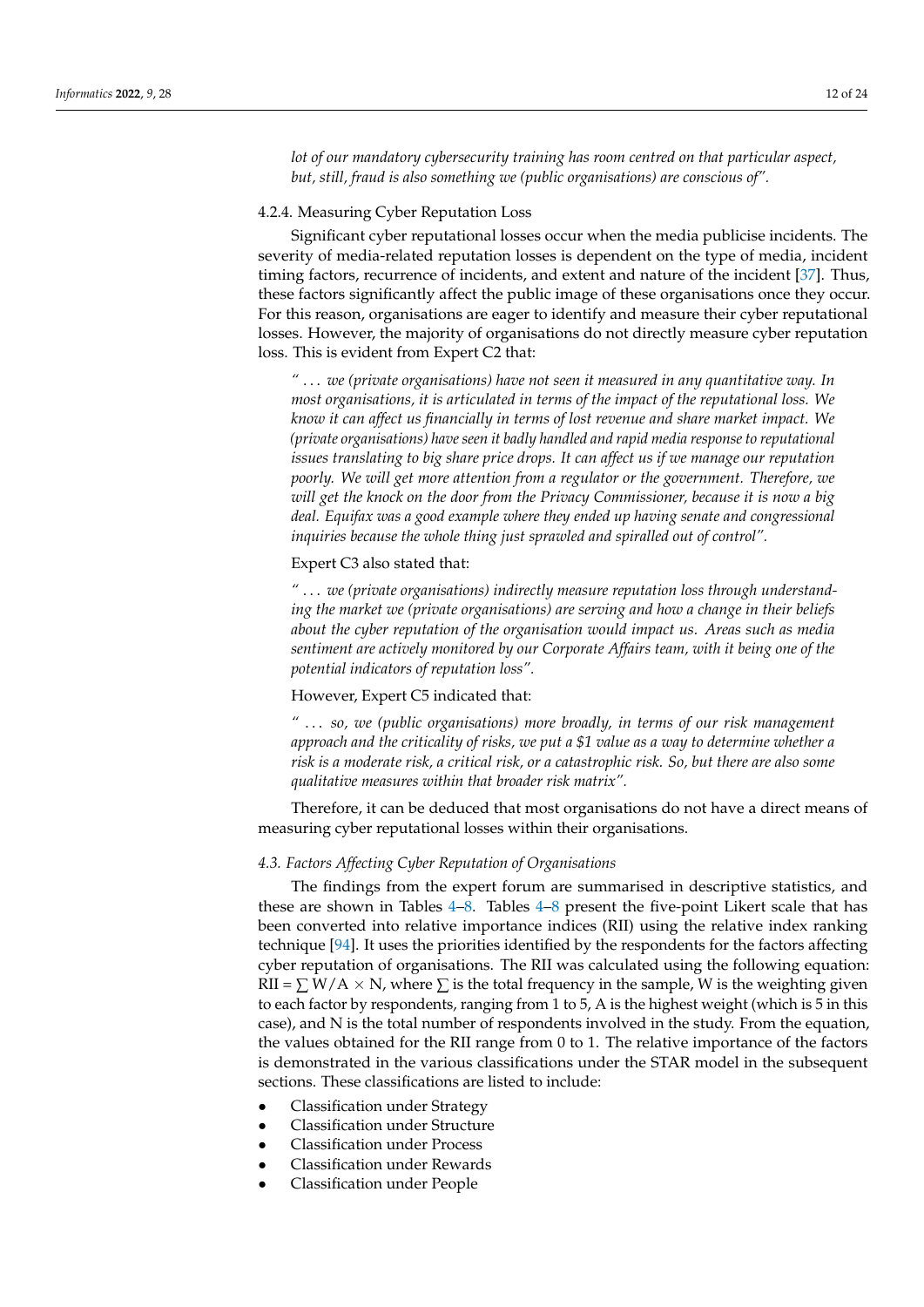| <b>Factors</b>                     | Mean | <b>SD</b> | <b>RII</b> | Rank |
|------------------------------------|------|-----------|------------|------|
| Customer trust and confidentiality | 4.80 | 0.447     | 1.00       |      |
| Customer perception                | 4.40 | 0.548     | 0.90       | 2    |
| Public dissemination of incident   | 4.25 | 0.837     | 0.80       | 3    |
| Customer relationship management   | 4.20 | 1.304     | 0.80       | 4    |
| Executive leadership               | 4.10 | 0.707     | 0.80       | 5    |
| Promise fulfilment                 | 4.00 | 1.000     | 0.80       | 6    |
| Community management               | 4.00 | 1.000     | 0.80       | 6    |
| Company visibility                 | 3.80 | 1.304     | 0.80       | 8    |
| Corporate branding                 | 3.60 | 0.894     | 0.70       | 9    |
| Customer satisfaction              | 3.20 | 0.837     | 0.60       | 10   |
| Competitor effectiveness           | 3.00 | 1.225     | 0.60       | 11   |
| Decline in revenue                 | 2.60 | 1.140     | 0.50       | 12   |
| Stock market price                 | 1.60 | 1.342     | 0.30       | 13   |

<span id="page-12-0"></span>**Table 4.** Classification under strategy.

Note: SD = standard deviation, RII = relative importance index.

<span id="page-12-1"></span>**Table 5.** Classification under structure.

| <b>Factors</b>                    | Mean | <b>SD</b> | <b>RII</b> | Rank          |
|-----------------------------------|------|-----------|------------|---------------|
| Security effectiveness            | 4.80 | 0.447     | 1.00       |               |
| Management and leadership         | 4.40 | 0.548     | 0.90       | $\mathcal{D}$ |
| Regulatory risks                  | 4.40 | 0.894     | 0.90       | 3             |
| Corporate policies and guidelines | 4.00 | 0.000     | 0.80       | 4             |
| Business transparency             | 4.00 | 0.707     | 0.80       | 5             |
| Corporate code of conduct         | 3.60 | 0.894     | 0.70       | 6             |
| Financial performance             | 2.40 | 0.837     | 0.40       | 7             |
| Innovation                        | 2.20 | 0.837     | 0.40       | 8             |
| Price-to-quality ratio            | 2.00 | 1.225     | 0.40       | 9             |
| Product recall                    | 1.80 | 1.095     | 0.40       | 10            |

Note: SD = standard deviation, RII = relative importance index.

<span id="page-12-2"></span>**Table 6.** Classification under process.

| <b>Factors</b>                     | Mean | <b>SD</b> | <b>RII</b> | Rank |
|------------------------------------|------|-----------|------------|------|
| Cyberattacks and incidents         | 4.80 | 0.447     | 1.00       |      |
| Internal coordination and controls | 4.50 | 0.707     | 0.92       | 2    |
| Stakeholder response speed         | 4.40 | 0.546     | 0.90       | 3    |
| Effectiveness of communication     | 4.20 | 0.658     | 0.85       | 4    |
| Digital interactivity              | 4.00 | 0.707     | 0.80       | 5    |
| Fake news reporting                | 3.60 | 1.140     | 0.70       | 6    |
| Customer reviews/ratings           | 3.40 | 1.095     | 0.60       |      |
| Design of website                  | 3.20 | 1.483     | 0.60       | 8    |
| Online advertisement and publicity | 3.10 | 1.414     | 0.60       | Q    |

Note: SD = standard deviation, RII = relative importance index.

<span id="page-12-3"></span>**Table 7.** Classification under rewards.

| <b>Factors</b>                      | Mean | <b>SD</b> | <b>RII</b> | Rank |
|-------------------------------------|------|-----------|------------|------|
| Emotional connections and responses | 4.17 | 1.169     | 0.82       |      |
| Employee satisfaction               | 3.83 | 0.408     | 0.80       |      |
| Payment systems                     | 3.82 | 1.169     | 0.78       |      |
| Emotional appeal                    | 3.67 | 0.816     | 0.70       |      |
| Employee benefits                   | 3.33 | 0.816     | 0.70       |      |

Note: SD = standard deviation, RII = relative importance index.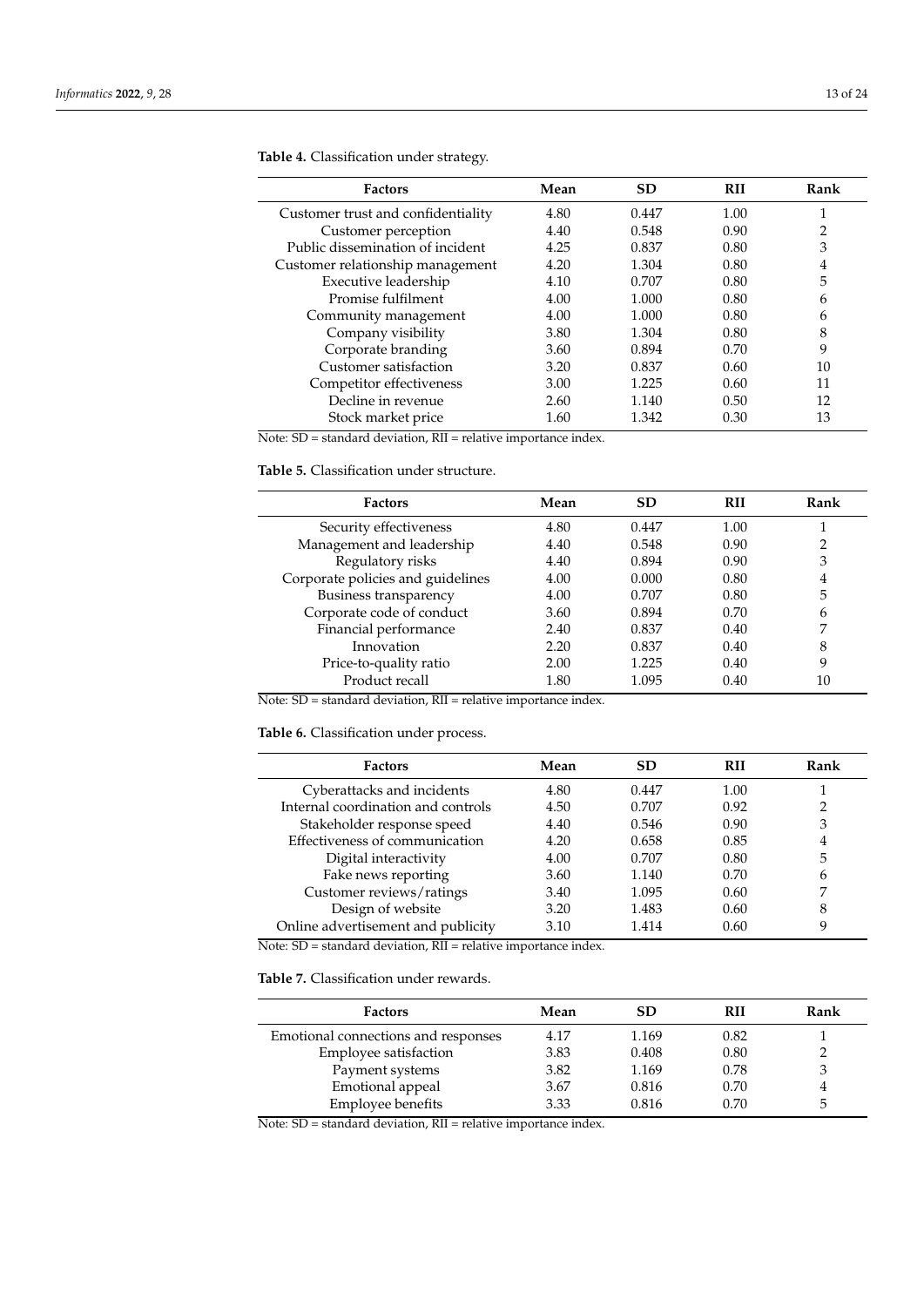| <b>Factors</b>                                        | Mean | SD    | <b>RII</b> | Rank |
|-------------------------------------------------------|------|-------|------------|------|
| Training and awareness programmes<br>of organisations | 4.17 | 1.169 | 0.84       |      |
| Sustained credibility                                 | 3.83 | 1.169 | 0.80       | 2    |
| Psychological factors                                 | 3.72 | 1.033 | 0.70       | 3    |
| Stakeholder type                                      | 3.67 | 1.366 | 0.70       | 4    |
| Loss of customers                                     | 3.00 | 0.632 | 0.60       | 5    |
| Desirable employer                                    | 3.00 | 0.894 | 0.60       | 6    |

<span id="page-13-0"></span>**Table 8.** Classification under people.

Note: SD = standard deviation, RII = relative importance index.

#### 4.3.1. Classification under Strategy

Table [4](#page-12-0) shows the results of the descriptive analysis as well as the results of other relevant statistical tests for the classification under strategy. The mean scores of the importance of the factors range from 1.60 to 4.80. Notably, the mean scores of the majority (76.9%) of the factors under this classification were much higher than 3.00, which is the median value of the rating scale. This implies that the factors had significant importance. This could be attributed to the desire of both public and private organisations to effectively manage their organisations' reputations resulting from cyber incidents [\[2\]](#page-19-1). Due to this quest, factors that affect the cyber reputation of organisations have become a necessity rather than an option for these organisations. Although most of these factors were important, ranking them would enable organisations and stakeholders to understand which factors are worth more attention. Thus, prioritising the factors that fall under the classification under strategy.

Based on the results, the top three factors (mean  $\geq$  4.25) were "customer trust and confidentiality", "customer perception", and "public dissemination of incident". The results indicate that these factors were considered the most important factors under the classification under strategy and, therefore, should attract organisations' and their stakeholders' attention. The three factors are discussed below, along with the factor "stock market price", as the relatively low rank of this factor seems surprising.

"Customer trust and confidentiality" was ranked first with the highest relative importance index and mean score (RII = 1.00, mean = 4.80). This result indicates that customer trust and confidentiality were considered the most important factor that affects the organisation's reputation resulting from cyber incidents. The importance of this factor was also supported by de Bie [\[37\]](#page-20-12) and Khojastehpour and Johns [\[36\]](#page-20-11), where the confidentiality and trust of customers affect the reputation of the organisation. The customers' trust in the organisation can impact the reputation of the organisation. For instance, in the case of Sony, the confidential data from Sony Pictures were leaked, and this affected the trust of their customers, giving them a bad reputation [\[40\]](#page-20-14). The company had to also provide psychological counselling for its employees and, again, organise seminars on data security.

The factor "customer perception" was ranked second ( $RII = 0.90$ , mean = 4.40). The role of customers' perception in affecting the cyber reputation of organisations cannot be underrated. Dutot and Castellano [\[25\]](#page-20-2) indicate that reputation is based on perceptions, since the Internet does not distinguish between official information and subjective interpretations of the organisation's customers. A bad reputation can result from their customers' perceptions, since they cannot fully control their reputation offline, and this is even more difficult online. Therefore, organisations need to prioritise their customers' perceptions to have a positive picture and a good reputation. This may perhaps explain why "customer perception" was ranked as the second most important factor affecting the cyber reputation of organisations under the classification of strategy.

The factor "public dissemination of incident" occupied the third position (RII = 0.80, mean = 4.25). This result indicates that disseminating the cyber incident to the public is critical in affecting the organisation's reputation. This is consistent with the findings of previous studies [\[25](#page-20-2)[,44\]](#page-20-18). According to Pomering and Johnson [\[103\]](#page-22-19), the communication strategies adopted by the organisation affect its reputation. If organisations cannot properly manage the sharing of the cyber incident to the public, this can significantly affect the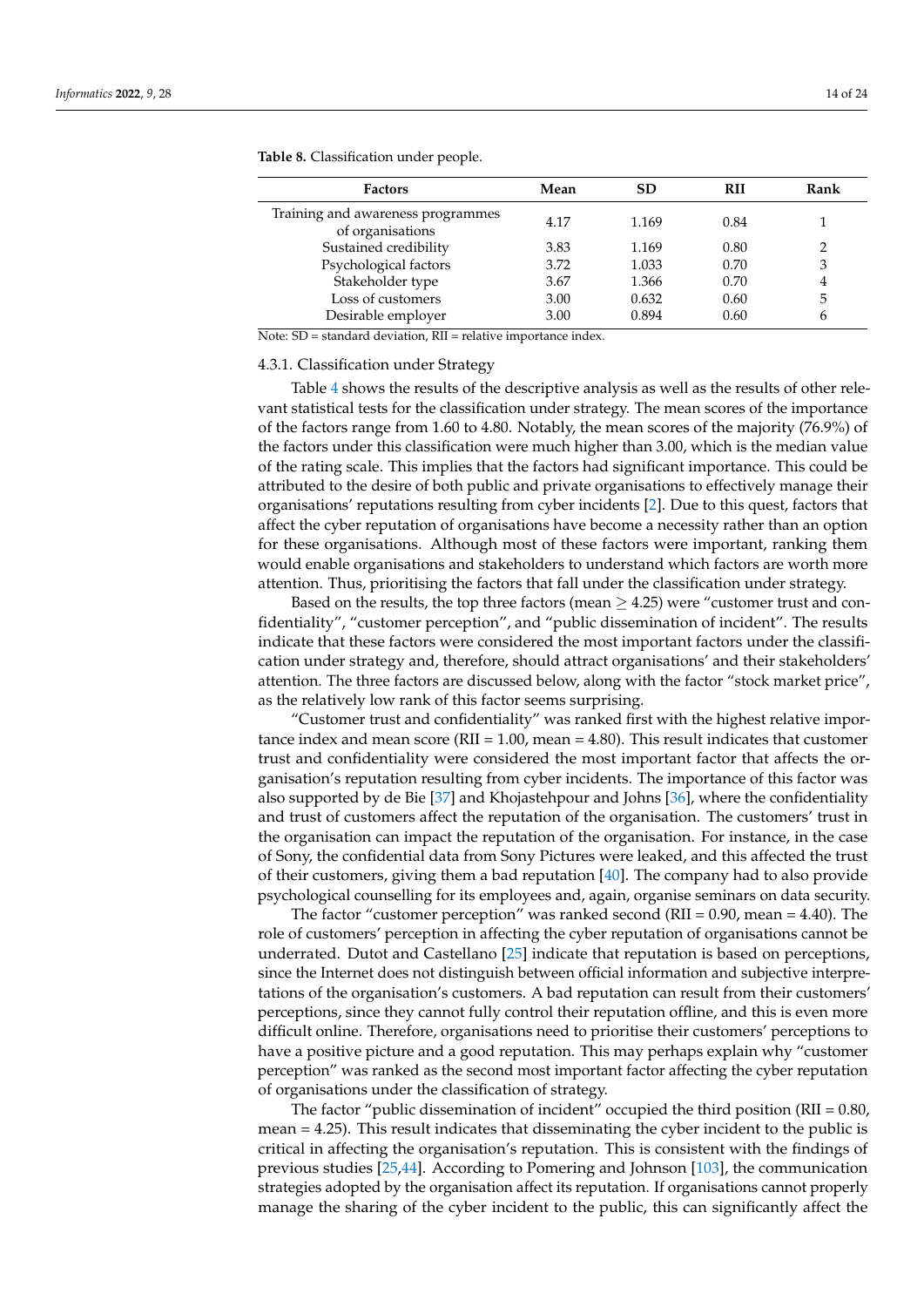organisation negatively. Thus, the concept of the reputation of these organisations is more vital in the cyber world [\[104\]](#page-22-20). For instance, in the attack on UK Internet service provider TalkTalk in 2015, their customers were upset with how the company communicated and responded to the attack, which affected their reputation. In addition, in the case of the Equifax data breach, the delay in communicating the breach to the public resulted in an upset among the public, affecting their reputation.

Perhaps the most surprising feature of the results is the relatively low rank of the factor "stock market price" (ranked 13). It is of no surprise that public institutions would not rank stock market price as important, as this is irrelevant to them. What was more curious, however, was that market factors were not scored in the top three for private institutions either. There is some evidence supporting that stock market price is a crucial factor affecting the cyber reputation of organisations [\[25,](#page-20-2)[38,](#page-20-19)[40,](#page-20-14)[46](#page-20-28)[,66](#page-21-11)[,105\]](#page-22-21). To a large extent, this has been because the stock market price affects the organisation's reputation. For instance, in the case of Yahoo, which is now known as Altaba, the Securities and Exchange Commission fined the company (\$35 million) for failing to disclose known data breaches, and this affected its reputation. Further, in the case of the Equifax data breach, their share price dropped more than 30% after the disclosure of the breach amidst public criticisms, which, in turn, affected Equifax's cyber reputation.

The ranking of trust and confidence over customers' perceptions is somewhat of a surprise, demonstrating a deep commitment to true security and not merely false perceptions or merely public relations factors.

## 4.3.2. Classification under Structure

Table [5](#page-12-1) presents the results of the factors affecting the organisation's cyber reputation which were classified under structure. The mean scores of the importance of the factors range from 1.80 to 4.80. It is also noteworthy that the mean scores of the majority (60%) of the factors under this classification were much higher than 3.00, which is the median value of the rating scale. This suggests that the factors could affect the reputation of organisations as a result of cyber incidents.

Based on the ranking, the three most important factors (mean  $\geq 4.40$ ) under this classification were "security effectiveness", "management and leadership", and "regulatory risks". From Table [5,](#page-12-1) it is seen that "security effectiveness" was ranked first, with the highest relative importance index and mean score (RII = 1.00, mean = 4.80). This result indicates that security effectiveness was considered the most important factor affecting organisations' reputations resulting from cyber incidents. Inadequate cybersecurity can result in significant financial loss to organisations. This affirms Poremba's [\[5\]](#page-19-4) assertion that customers hold the security of their personally identifiable data and other confidential information in high regard. So, effective security of the customers' data can boost their confidence in the organisation. Likewise, if there is poor security of customers' data resulting in a data breach, this can give the organisation a bad reputation [\[6,](#page-19-5)[55\]](#page-21-0).

The factor "management and leadership" received the second position (RII = 0.90, mean = 4.40). Management and leadership are very significant factors that affect the cyber reputation of organisations. This result is in line with Sandu [\[30\]](#page-20-6) and Rhee and Valdez [\[23\]](#page-20-0), who pointed out that efficient management and leadership can preserve the organisation's good reputation. For instance, organisations are likely to avoid some of these cyber incidents with good cybersecurity measures in place. Therefore, efficient management and leadership of the organisation can prevent cyber incidents resulting in a bad reputation. The findings infer that customers and other stakeholders will like to see organisations with good management and leadership to avoid these cyber incidents, such as data breaches and ransomware, in their organisations.

Similarly, "regulatory risks" obtained a RII = 0.90 and mean = 4.40, but, because its SD (0.894) was higher than the SD of the factor "management and leadership", it was ranked third. Regulations are critical to the success of any organisation. This finding concurs with Pérez-Cornejo, de Quevedo-Puente, and Delgado-García [\[39\]](#page-20-13), who stated that regulatory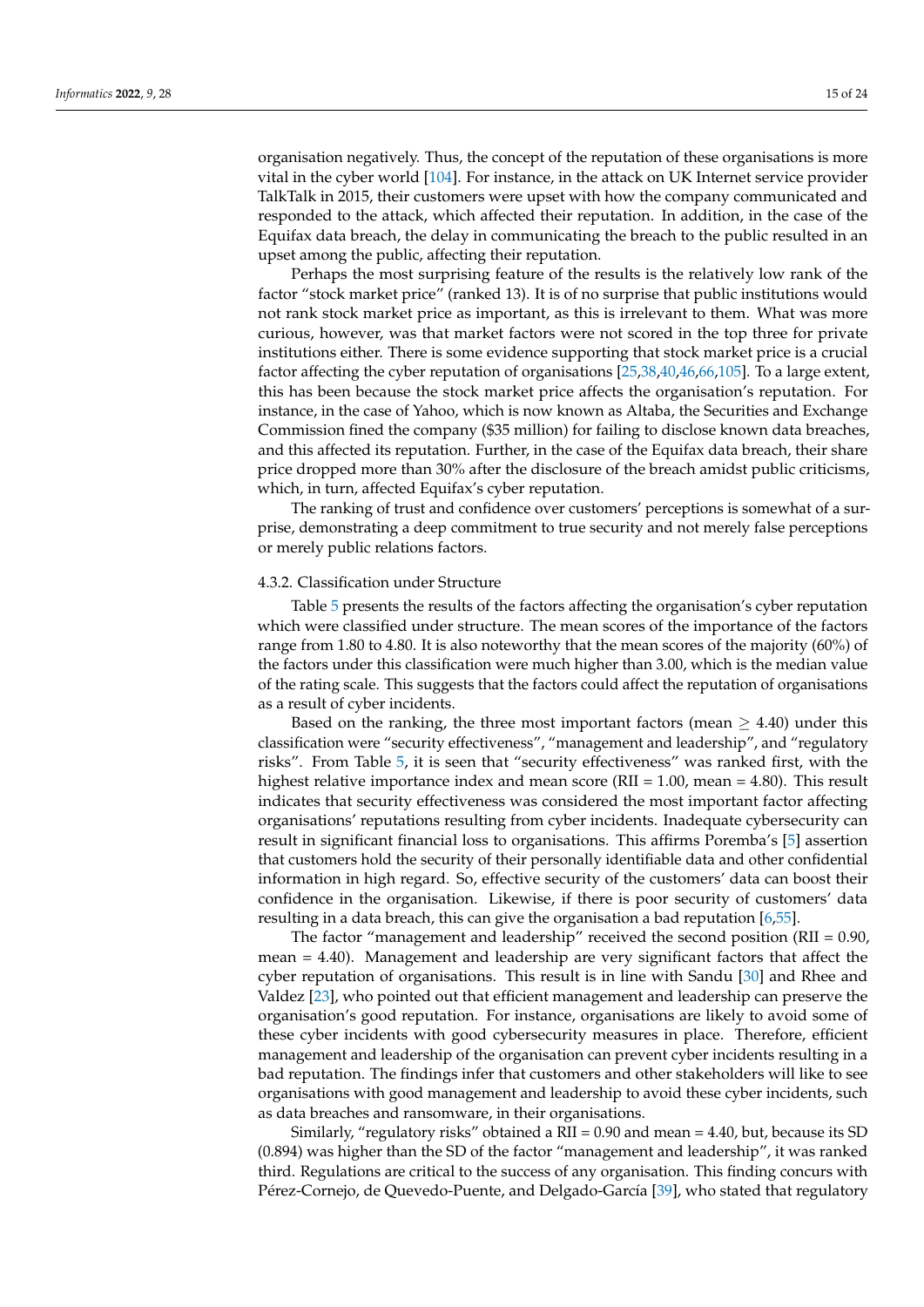and business risks could affect the reputation of organisations. The risks associated with business regulations can significantly affect an organisation's reputation. In line with this, reduced regulatory concerns can affect the cyber reputation of organisations [\[25\]](#page-20-2).

Financial performance was also rated surprisingly low for structural factors. Again, this is also consistent with the low ranking of economic factors such as stock market price, as seen under strategy. This could be explained by the inclusion of public sector views; the fact that CEOs and Chief Financial Officers were not interviewed (it stands to reason that there would be a bias from those in the technology and security side of a business); and/or that society is moving towards trust becoming an essential element of business, both private and public. This last point again supports the importance of trust and confidentiality (strategy) and security effectiveness (structure) as indicated by participants.

#### 4.3.3. Classification under Process

Table [6](#page-12-2) presents the results of the factors affecting the organisation's cyber reputation which were classified under process. The mean scores of the importance of the factors range from 3.10 to 4.80. Thus, all the mean scores of the factors classified under process were much higher than 3.00, which is the median value of the rating scale. This implies that all the factors had significant importance.

From the results, the top three factors (mean  $\geq$  4.40) were "cyberattacks and incidents", "internal coordination and controls", and "stakeholder response speed". The results indicate that these factors were considered the most important factors under the classification under process and, therefore, should attract organisations' and their stakeholders' attention.

"Cyberattacks and incidents" was ranked first, with the highest relative importance index and mean score ( $RII = 1.00$ , mean = 4.80). This result represents that cyberattacks and incidents significantly affect the reputation of organisations. The importance of this factor was also supported by Wilding [\[106\]](#page-22-22), Agrafiotis et al. [\[40\]](#page-20-14), Pérez-Cornejo, de Quevedo-Puente, and Delgado-García [\[39\]](#page-20-13), Alva [\[48\]](#page-20-22), de Bie [\[37\]](#page-20-12), and Whitler and Farris [\[41\]](#page-20-15), where cyberattacks and incidents were an important factor affecting the reputation of organisations. To the best of our knowledge, this is the first study to find this the most important factor contributing to an organisation's reputation, both private and public institutions. Future studies would be required, however, to confirm this on scale. As cyberattacks and incidents have become a growing concern for organisations, especially during the COVID-19 pandemic, it is imperative for organisations to focus on both cybersecurity and cyber-resilience to maintain their reputation. Organisations must invest more in effective learning to educate on security awareness [\[106\]](#page-22-22). Thus, more knowledge on cyberattacks and incidents can minimise the possibility of these incidents occurring to damage the reputation of organisations.

The factor "internal coordination and controls" was ranked second under this classification (RII =  $0.92$ , mean =  $4.50$ ). The internal coordination and controls in the organisation can significantly impact the reputation of the organisation. Organisations with more efficient internal controls are more likely to minimise the occurrence of cyber-related incidents. This can help prevent the organisation from getting a bad reputation once a cyber incident happens and becomes a piece of public knowledge. This factor emerged as a new factor for the study, since it was not identified in the literature.

The third factor under this classification was "stakeholder response speed", with a relative importance index and mean score of 0.92 and 4.40, respectively. The speed with which stakeholders respond to a cyber-related incident in the organisation cannot be underrated. This can have a significant impact on the reputation of the organisation. Dutot and Castellano [\[25\]](#page-20-2) also identified that stakeholder response speed as one of the top factors affecting organisations' cyber reputations. Similarly, Herrmann, Brenner, and Stadler [\[58\]](#page-21-3) and Piggin [\[107\]](#page-22-23) agree that the response speed of stakeholders of the organisation is vital, because it impacts their confidence in the organisation. Therefore, it is worthy to consider the response speed of stakeholders once a cyber-related incident occurs, since that can have a significant impact on the organisation.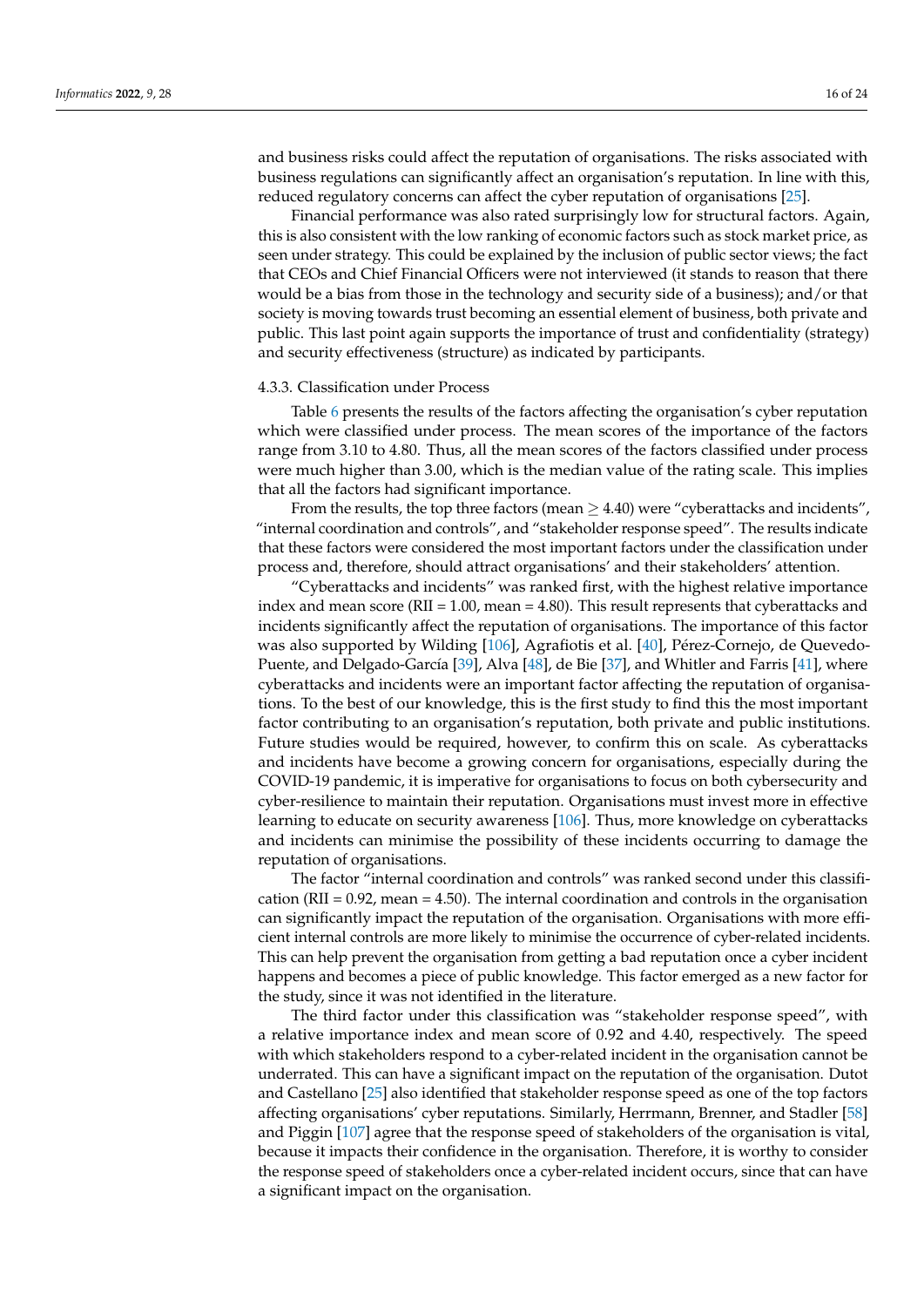# 4.3.4. Classification under Rewards

Table [7](#page-12-3) presents the results of the factors affecting the cyber reputation of an organisation which were classified under rewards. The mean scores of the importance of the factors range from 3.33 to 4.17. All the mean scores of the factors under this classification were much higher than 3.00, which is the middle value of the rating scale. This suggests that the factors are significant in affecting the cyber reputation of organisations.

Based on the ranking, the two most important factors (mean  $\geq$  3.83) under this classification were "emotional connections and responses" and "employee satisfaction". From Table [6,](#page-12-2) it is seen that "emotional connections and responses" was ranked first, with the highest relative importance index and mean score (RII = 1.82, mean = 4.17). This result indicates that the emotional connections and responses in the organisation were considered the most important factor that affects its reputation as a result of cyber-related incidents. Many customers turn to focus more on their emotions, which can affect the perception of these customers on the reputation of the organisation. This finding concurs with Dutot and Castellano [\[25\]](#page-20-2) and Bada and Nurse [\[42\]](#page-20-16), who indicated that emotional connections can change how the public views organisations, affecting their reputation.

"Employee satisfaction" was ranked second, with a relative importance index and mean score ( $RII = 1.00$ , mean = 4.80). This result indicates that employees' satisfaction was considered an important factor that affects the reputation of an organisation resulting from cyber incidents. From the finding, it is evident that once the employees are satisfied in the organisation, they will be willing to work harder to help prevent cyber-related incidents, which could damage the organisation's reputation. This result confirms the study by Ismail, Mustapa, M., and Mustapa, F.D. [\[52\]](#page-20-25), Radichel [\[108\]](#page-22-24), and Sandu [\[30\]](#page-20-6), indicating that good employee satisfaction will ensure that employees do not become insider threats to the organisation. An insider threat employee can damage the cyber reputation of the organisation.

## 4.3.5. Classification under People

Table [8](#page-13-0) shows the results of the factors affecting the cyber reputation of organisations which were classified under people. The mean scores of the importance of the factors range from 3.00 to 4.17. It is interesting to note that all the mean scores of the factors classified under process were either 3.00 or greater, with 3.00 being the middle value of the rating scale. This suggests that all the factors had significant importance in affecting the cyber reputation of organisations under this classification.

Based on the results, the top two factors (mean  $\geq$  3.83) were "training and awareness programmes of organisations" and "sustained credibility". The results indicate that these factors were considered the most important factors under the classification under people and, therefore, should attract organisations' and their stakeholders' attention.

The factor "training and awareness programmes of organisations" was ranked first under this classification (RII =  $0.84$ , mean = 4.17). The role of training and awareness programmes of organisations in affecting cyber reputation of these organisations cannot be underestimated. The Ponemon Institute Report [\[38\]](#page-20-19) reported that training and awareness programmes help keep employees updated with newer cyberattacks. It is not surprising that respondents rated this factor as the most important factor under this classification. For instance, in the Equifax breach, personal identifying data held by Equifax was hacked through publicised vulnerability in a web application. There were recommendations to have training and awareness programmes to enhance the knowledge on cyberattacks and incidents.

"Sustained credibility" was also ranked second under this classification ( $RII = 0.80$ , mean = 3.83). The credibility of organisations within the cyberspace is very important. Services are said to be more credible when organisations perform reliably for an extended period of time without issues. This finding affirms the studies by Zhu, Sun, and Leung [\[35\]](#page-20-10) and Dutot and Castellano [\[25\]](#page-20-2), who stated that sustained online credibility can determine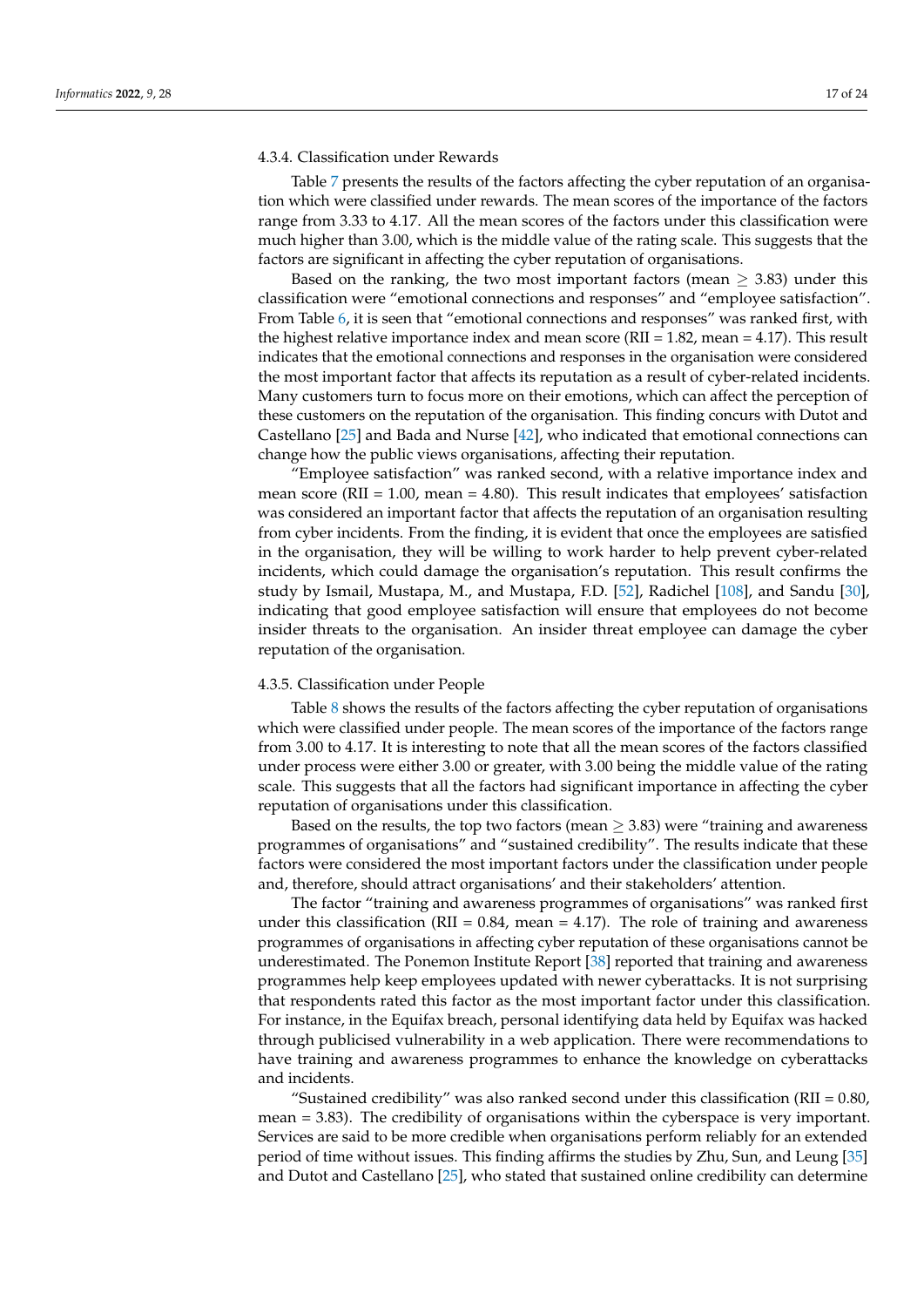how the public views that organisation. The organisation's cyber reputation must be part of its global strategy to succeed.

## *4.4. Summary of Discussions*

It was surprising to see that there was much consensus between private and public institutions' evaluation of essential factors for reputation. While this consensus was through a qualitative analysis, the findings have confirmed previous studies [\[19](#page-19-17)[,25](#page-20-2)[,36–](#page-20-11)[39\]](#page-20-13) within reputation management of private institutions' dealings with cyber breaches. Recent studies also confirm that cyber reputation is an essential issue to be considered in risk management, and organisations who fail to adequately consider the risks and respond appropriately when breached to manage reputation will be putting their businesses at risk.

As previously noted, the average data breach costs \$4.4 MM in 2021, with a 10% increase from 2020 [\[109\]](#page-22-25). These estimates, however, are based on economic impacts of data breaches mainly focussed on: response costs, lost business, recovery, escalation, and notification. These estimates do not directly value cyber reputation damage, nor do they calculate aspects such as the cost to pay a ransom in ransomware or the loss of fraudulent payment. There is a growing consensus, as this study further demonstrates that cybersecurity reputation is considered essential to an organisation's success.

Considerations related to trust, effective response, and leadership were ranked more highly for both private and public institutions than considerations with more direct association to obvious monetary values, such as stock market prices, loss of revenue, and financial performance. While the bottom economic line is important, the participants were consistent in their views that the effective long-term management and response to cybersecurity issues were key to managing the corporation's overall reputation.

The Western Sydney University in Australia recently divided the CISO role into two roles—CISO Cybersecurity and CISO "All other"—for lack of a better word [\[110\]](#page-22-26). Organisations are increasingly seeing new roles such as CISO Cybersecurity and Cyber Risk Manager to manage cybersecurity threats in businesses [\[111\]](#page-22-27). This may be due in part to the rise in number of cybersecurity threats; economic, physical, and psychological harms caused by incidents; and a growing concern of trust with many organisations moving to a zero-trust environment [\[112\]](#page-23-0). Within cyber risk management, cyber reputation, and, with this, reputation affected by cyber-attacks, is becoming more critical to an organisation's success [\[113\]](#page-23-1).

For organisations looking to quantify and evaluate reputation risk, the process is fraught with challenges. The only easily quantifiable aspect is one related to money, such as loss of business, stock market prices, and financial performance, but most factors in reputation are not directly quantifiable. As such, shadow pricing strategies will need to be used. Successful shadow pricing strategies, however, rely on a way of prioritising factors or aspects to be measured. This study has made a first step in doing so by ranking factors as divided into five main areas relevant to organisations under the STAR model. This will allow shadow pricing models to put higher weights on certain reputation factors over others, leading to more efficient and accurate ways of measuring cyber reputation risk both for private and public sector institutions.

# <span id="page-17-0"></span>**5. Conclusions and Future Research**

Cyber reputation of organisations has recently received increased global attention. This is because of the massive online activities as a result of the COVID-19 pandemic and its associated variants together with the restrictions and lockdowns. As a result, this study was conducted to identify key factors in determining reputational damage to public and private sector institutions caused by cyberattacks. A literature review and interviews with cybersecurity experts led to the identification of 42 potential factors, which were further classified into the STAR model, an organisational design framework. This study is novel, as it is one of the first to establish the factors that affect the cyber reputation of both public and private sector institutions. The findings are more relevant given the heightened cyber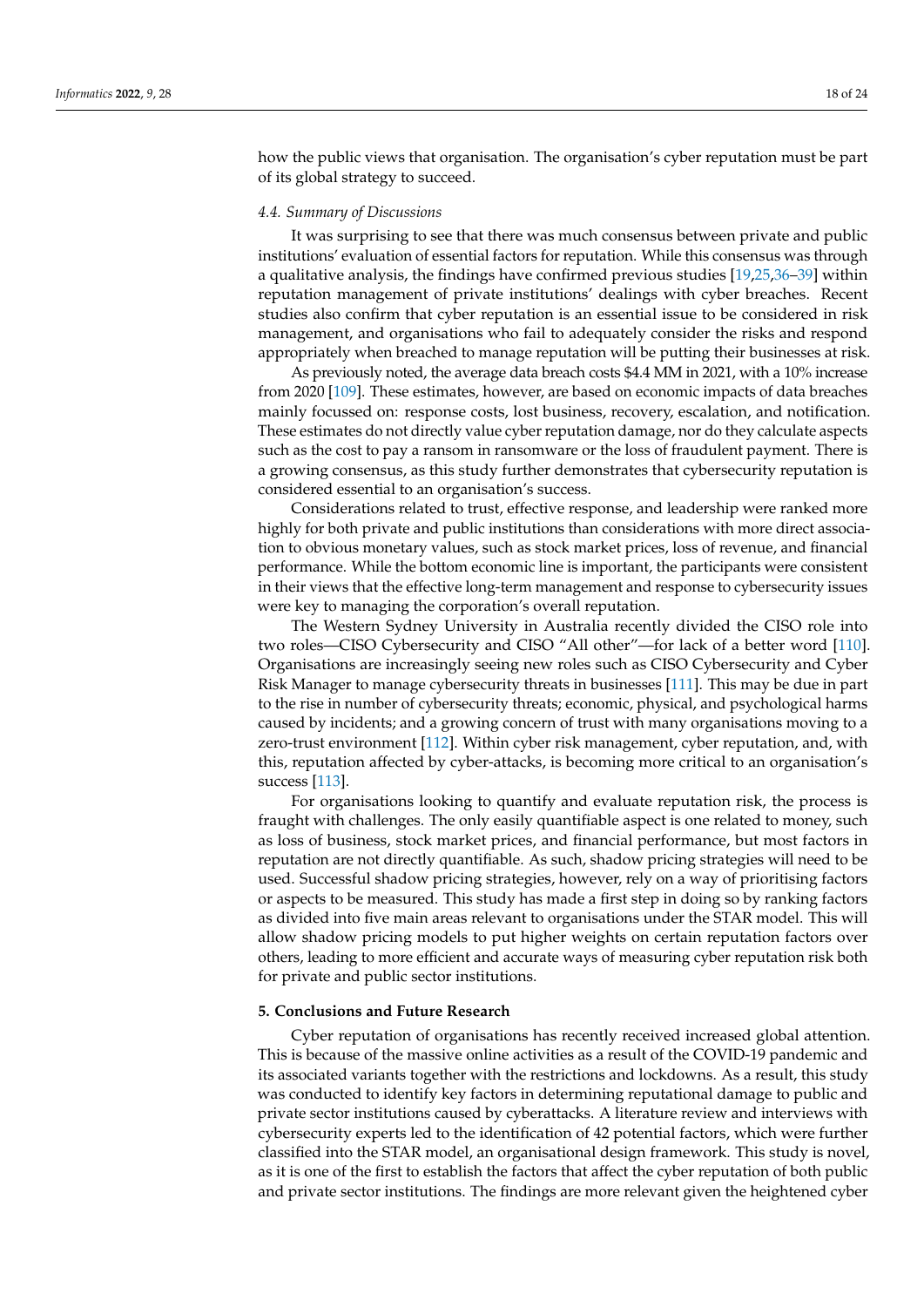activities partly caused by the COVID-19 pandemic and its consequent restrictions affecting organisational business activities.

The results of this study show that a commonly acceptable definition for cyber reputation is also lacking, even though there has been a growing use of the term "online reputation". The results also show that, firstly, "customer trust and confidentiality", "customer perception", and "public dissemination of incident" were the top three factors that affect the cyber reputation of organisations under the classification of strategy. Therefore, an organisation should develop and model communication strategies for different types of cyber incidents. Furthermore, controlling the narrative through an effective community engagement strategy is seen by all stakeholders as imperative.

Secondly, "security effectiveness", "management and leadership", and "regulatory risks" were also the top three factors that affect the cyber reputation of organisations under the classification of structure. This demonstrates that regulatory risks may play a larger part in influencing organisations to adopt more security controls, along with the identification of effective security controls, all the while steered through positive management and leadership. This implies that cyberattacks are no longer seen to fall within the limited purview of the IT section of an organisation.

Thirdly, under the classification of process, "cyberattacks and incidents", "internal coordination and controls", and "stakeholder response speed" were the top three factors that affect the cyber reputation of organisations. These findings indicate that an effective cyber incident response plan coupled with training exercises are essential to mitigate against damage of cyberattacks, including reputational damage.

Fourthly, "emotional connections and responses" and "employee satisfaction" were the top two factors that affect the cyber reputation of organisations under the classification of rewards. Employee satisfaction is not one currently found in the existing literature. Implications from this finding, including emotional connection in response, indicate that employees should be trained in cyber awareness and preparedness not only to better secure the organisation but to make them feel that they are part of the solution and for an internal validation process.

Finally, the top two factors that affect organisations' cyber reputation under the classification of people were "training and awareness programmes of organisations" and "sustained credibility". Therefore, this study contributes to the body of knowledge relating to organisations' cybersecurity by analysing the key factors affecting the reputation of organisations resulting from cyber incidents. Moreover, the findings of this study are expected to help organisations properly position themselves to meet cyber incidents and become more competitive in the post-COVID-19 era.

Notwithstanding the achievement of the objective, this study was not conducted without limitations. The first limitation is the importance assessment made in the study. This could be influenced by the respondents' experiences as well as attitudes, since it was subjective. In addition, the study utilised qualitative methodology, somewhat limiting its generalisability. This study analysed only the views of selected cybersecurity experts on the factors; thus, future research could consider quantitative approaches targeting the whole population of relevant organisations. The limitations mentioned above generate fertile grounds for further research and should be considered when interpreting the findings of the research. This study recommends using a wider sample size and additional empirical factors that could broaden the understanding of the views of other risk management and cybersecurity experts. Nevertheless, the study is ground-breaking, as, for the first time, it brings to light a classified and ranked set of factors that affect the cyber reputation of organisations, while highlighting important differences between reputation management of private versus public institutions. Future studies will be able to utilize our ranked set of factors for reputation shadow pricing as well as to assist with social media sentiment analysis and how best to respond to reputation damage. This will pave the way for organisations to integrate cyber risks into management policies and procedures of organisations, enabling better governance of cyber threats.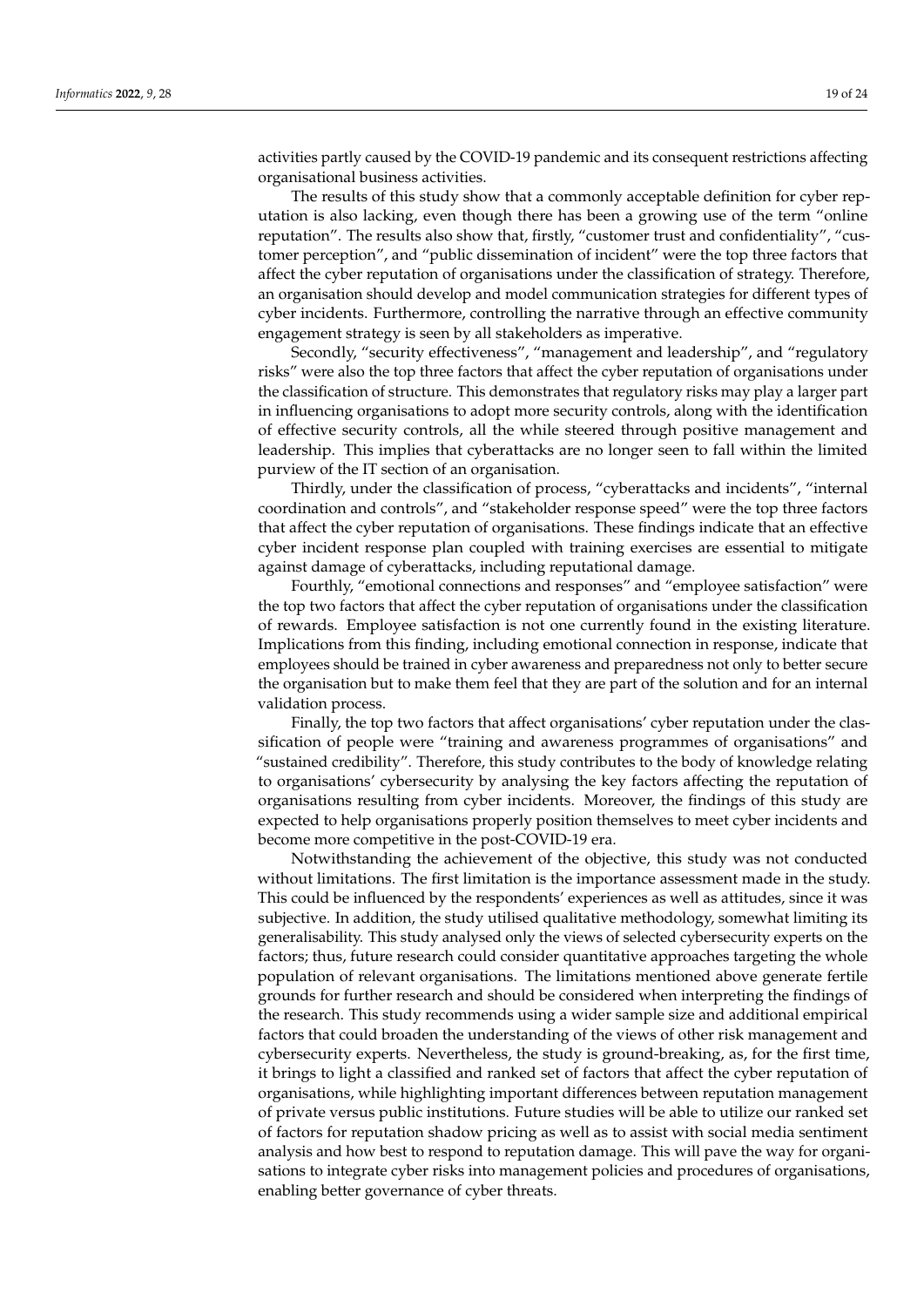**Author Contributions:** Conceptualization, S.P., X.J., A.M. and D.-G.J.O.; methodology, S.P. and D.-G.J.O.; software, S.P. and X.J.; validation, A.M., S.P. and X.J.; formal analysis, D.-G.J.O.; investigation, S.P., A.M. and D.-G.J.O.; resources, S.P., X.J. and A.M.; data curation, D.-G.J.O.; writing—original draft preparation, D.-G.J.O.; writing—review and editing, S.P., X.J. and A.M.; visualization, S.P., X.J., A.M. and D.-G.J.O.; supervision, S.P., X.J. and A.M.; project administration, S.P., A.M. and X.J.; funding acquisition, S.P., X.J. and A.M. All authors have read and agreed to the published version of the manuscript.

**Funding:** This research was funded by Western Sydney University through the Grant Assistance Scheme 2020 under the research champion Urban Living Futures and Society.

**Institutional Review Board Statement:** The study was conducted according to the guidelines of the National Statement on Ethical Conduct in Human Research 2007 (Updated 2018), Australia, and approved by the Western Sydney University Human Research Ethics Committee (H14086 and 9 November 2020).

**Informed Consent Statement:** Informed consent was obtained from all subjects involved in the study.

**Acknowledgments:** The authors acknowledge the forum experts for providing their opinions, which were incorporated in producing this study.

**Conflicts of Interest:** The authors declare no conflict of interest.

# **References**

- <span id="page-19-0"></span>1. Arcuri, M.C.; Brogi, M.; Gandolfi, G. Cyber risk: A big challenge in developed and emerging markets. In *Identity Theft: Breakthroughs in Research and Practice*; IGI Global: Hershey, PA, USA, 2016; pp. 292–307.
- <span id="page-19-1"></span>2. Aydin, F.; Pusatli, O.T. Cyber attacks and preliminary steps in cyber security in national protection. In *Cyber Security and Threats: Concepts, Methodologies, Tools, and Applications*; IGI Global: Hershey, PA, USA, 2018; pp. 213–229.
- <span id="page-19-2"></span>3. Lallie, H.S.; Shepherd, L.A.; Nurse, J.R.; Erola, A.; Epiphaniou, G.; Maple, C.; Bellekens, X. Cyber security in the age of COVID-19: A timeline and analysis of cyber-crime and cyber-attacks during the pandemic. *Comput. Secur.* **2021**, *105*, 102248. [\[CrossRef\]](http://doi.org/10.1016/j.cose.2021.102248)
- <span id="page-19-3"></span>4. Edwards, B.; Hofmeyr, S.; Forrest, S. Hype and heavy tails: A closer look at data breaches. *J. Cybersecur.* **2016**, *2*, 3–14. [\[CrossRef\]](http://doi.org/10.1093/cybsec/tyw003)
- <span id="page-19-4"></span>5. Poremba, S. *The Cyber-Risk Paradox: Benefits of New Technologies Bring Hidden Security Risks*; Security Boulevard: Boca Raton, FL, USA, 2019.
- <span id="page-19-5"></span>6. Adeosun, L.P.K.; Ganiyu, R.A. Corporate reputation as a strategic asset. *Int. J. Bus. Soc. Sci.* **2013**, *4*, 220–225.
- <span id="page-19-6"></span>7. FireEye. *M-Trends Report 2021*; FireEye, Inc.: Milpitas, CA, USA, 2021.
- <span id="page-19-7"></span>8. Raineri, E.M.; Resig, J. Evaluating Self-Efficacy Pertaining to Cybersecurity for Small Businesses. *J. Appl. Bus. Econ.* **2020**, *22*, 13–23.
- <span id="page-19-8"></span>9. Bergh, D.D.; Ketchen, D.J., Jr.; Boyd, B.K.; Bergh, J. New frontiers of the reputation—Performance relationship: Insights from multiple theories. *J. Manag.* **2010**, *36*, 620–632. [\[CrossRef\]](http://doi.org/10.1177/0149206309355320)
- 10. Rindova, V.P.; Williamson, I.O.; Petkova, A.P. Reputation as an intangible asset: Reflections on theory and methods in two empirical studies of business school reputations. *J. Manag.* **2010**, *36*, 610–619. [\[CrossRef\]](http://doi.org/10.1177/0149206309343208)
- <span id="page-19-9"></span>11. Morrison, A.D.; White, L. Reputational contagion and optimal regulatory forbearance. *J. Financ. Econ.* **2013**, *110*, 642–658. [\[CrossRef\]](http://doi.org/10.1016/j.jfineco.2013.08.011)
- <span id="page-19-10"></span>12. Gatzert, N.; Schmit, J. Supporting strategic success through enterprise-wide reputation risk management. *J. Risk Financ.* **2016**, *17*, 26–45. [\[CrossRef\]](http://doi.org/10.1108/JRF-09-2015-0083)
- <span id="page-19-11"></span>13. Fiordelisi, F.; Soana, M.-G.; Schwizer, P. The determinants of reputational risk in the banking sector. *J. Bank. Financ.* **2013**, *37*, 1359–1371. [\[CrossRef\]](http://doi.org/10.1016/j.jbankfin.2012.04.021)
- <span id="page-19-12"></span>14. Fombrun, C. *Reputation: Realizing Value from the Corporate Image*; Harvard Business School Press: Boston, MA, USA, 1996.
- <span id="page-19-13"></span>15. Walker, K. A systematic review of the corporate reputation literature: Definition, measurement, and theory. *Corp. Reput. Rev.* **2010**, *12*, 357–387. [\[CrossRef\]](http://doi.org/10.1057/crr.2009.26)
- <span id="page-19-14"></span>16. Fombrun, C.; Van Riel, C. The reputational landscape. *Corp. Reput. Rev.* **1997**, *1*, 5–13. [\[CrossRef\]](http://doi.org/10.1057/palgrave.crr.1540008)
- <span id="page-19-15"></span>17. Barnett, M.L.; Jermier, J.M.; Lafferty, B.A. Corporate reputation: The definitional landscape. *Corp. Reput. Rev.* **2006**, *9*, 26–38. [\[CrossRef\]](http://doi.org/10.1057/palgrave.crr.1550012)
- <span id="page-19-16"></span>18. Hendrikx, F.; Bubendorfer, K.; Chard, R. Reputation systems: A survey and taxonomy. *J. Parallel Distrib. Comput.* **2015**, *75*, 184–197. [\[CrossRef\]](http://doi.org/10.1016/j.jpdc.2014.08.004)
- <span id="page-19-17"></span>19. Lange, D.; Lee, P.M.; Dai, Y. Organizational reputation: A review. *J. Manag.* **2011**, *37*, 153–184. [\[CrossRef\]](http://doi.org/10.1177/0149206310390963)
- <span id="page-19-18"></span>20. Dyer, W.G., Jr.; Whetten, D.A. Family firms and social responsibility: Preliminary evidence from the S&P 500. *Entrep. Theory Pract.* **2006**, *30*, 785–802.
- <span id="page-19-19"></span>21. Fombrun, C.; Gardberg, N.A.; Sever, J.M. The Reputation Quotient SM: A multi-stakeholder measure of corporate reputation. *J. Brand Manag.* **2000**, *7*, 241–255. [\[CrossRef\]](http://doi.org/10.1057/bm.2000.10)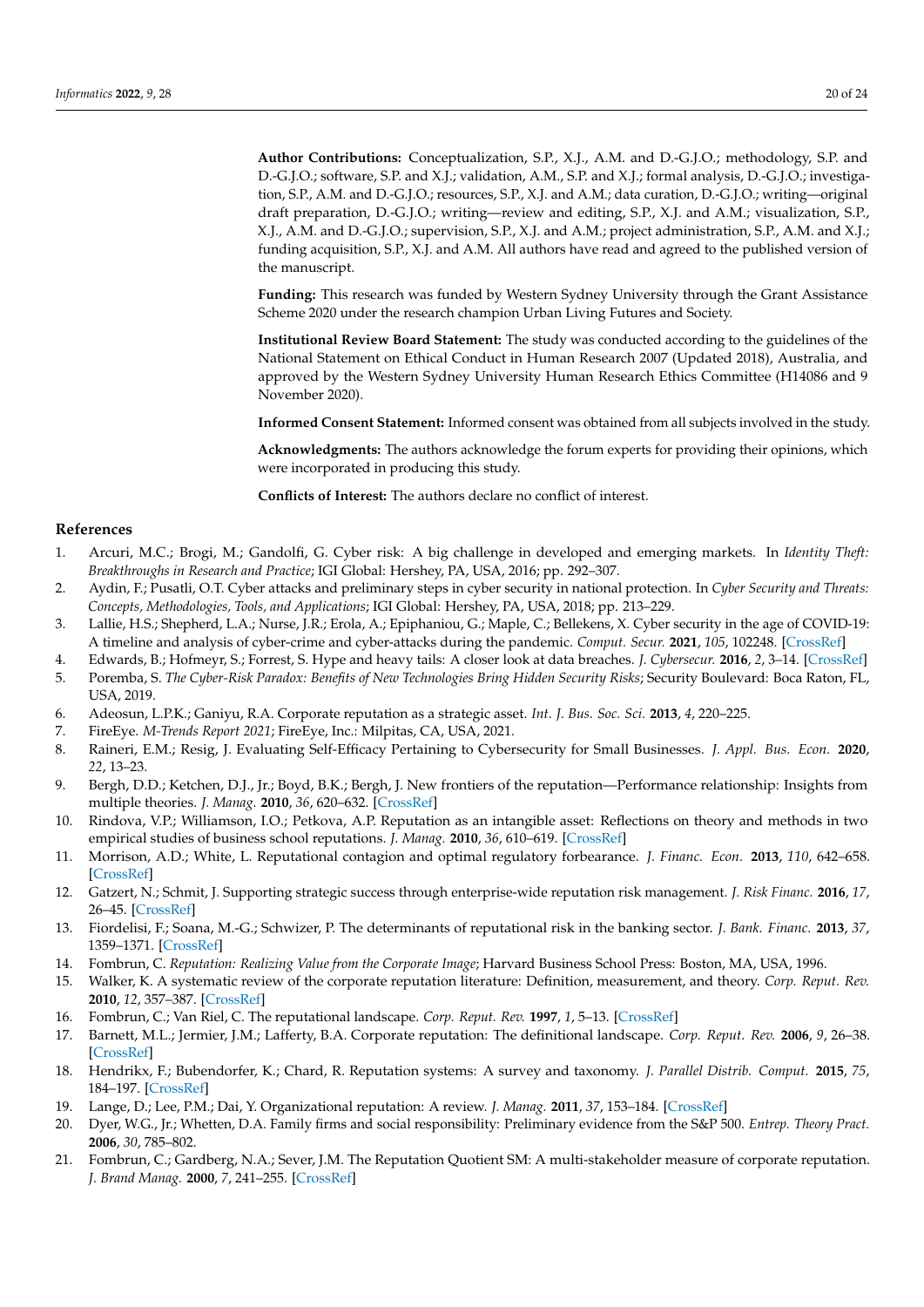- 22. Roberts, P.W.; Dowling, G.R. Corporate reputation and sustained superior financial performance. *Strateg. Manag. J.* **2002**, *23*, 1077–1093. [\[CrossRef\]](http://doi.org/10.1002/smj.274)
- <span id="page-20-0"></span>23. Rhee, M.; Valdez, M.E. Contextual factors surrounding reputation damage with potential implications for reputation repair. *Acad. Manag. Rev.* **2009**, *34*, 146–168. [\[CrossRef\]](http://doi.org/10.5465/amr.2009.35713324)
- <span id="page-20-1"></span>24. Clardy, A. Organizational reputation: Issues in conceptualization and measurement. *Corp. Reput. Rev.* **2012**, *15*, 285–303. [\[CrossRef\]](http://doi.org/10.1057/crr.2012.17)
- <span id="page-20-2"></span>25. Dutot, V.; Castellano, S. Designing a measurement scale for e-reputation. *Corp. Reput. Rev.* **2015**, *18*, 294–313. [\[CrossRef\]](http://doi.org/10.1057/crr.2015.15)
- 26. Hand, M. *Making Digital Cultures: Access, Interactivity, and Authenticity*; Routledge: London, UK, 2016.
- 27. Vogler, D.; Eisenegger, M. CSR communication, corporate reputation, and the role of the news media as an agenda-setter in the digital age. *Bus. Soc.* **2020**, *60*, 1957–1986. [\[CrossRef\]](http://doi.org/10.1177/0007650320928969)
- <span id="page-20-3"></span>28. Benitez, J.; Ruiz, L.; Castillo, A.; Llorens, J. How corporate social responsibility activities influence employer reputation: The role of social media capability. *Decis. Support Syst.* **2020**, *129*, 113223. [\[CrossRef\]](http://doi.org/10.1016/j.dss.2019.113223)
- <span id="page-20-4"></span>29. Confente, I.; Siciliano, G.G.; Gaudenzi, B.; Eickhoff, M. Effects of data breaches from user-generated content: A corporate reputation analysis. *Eur. Manag. J.* **2019**, *37*, 492–504. [\[CrossRef\]](http://doi.org/10.1016/j.emj.2019.01.007)
- <span id="page-20-6"></span>30. Sandu, M.C. The factors responsible with corporate reputation: A structural equation modelling approach. *Rom. J. Econ.* **2015**, *40*, 144–157.
- <span id="page-20-5"></span>31. Shim, K.; Yang, S.-U. The effect of bad reputation: The occurrence of crisis, corporate social responsibility, and perceptions of hypocrisy and attitudes toward a company. *Public Relat. Rev.* **2016**, *42*, 68–78. [\[CrossRef\]](http://doi.org/10.1016/j.pubrev.2015.11.009)
- <span id="page-20-7"></span>32. Lai, C.-S.; Chiu, C.J.; Yang, C.F.; Pai, D.C. The effects of corporate social responsibility on brand performance: The mediating effect of industrial brand equity and corporate reputation. *J. Bus. Ethics* **2010**, *95*, 457–469. [\[CrossRef\]](http://doi.org/10.1007/s10551-010-0433-1)
- <span id="page-20-8"></span>33. García-Madariaga, J.; Rodríguez-Rivera, F. Corporate social responsibility, customer satisfaction, corporate reputation, and firms' market value: Evidence from the automobile industry. *Span. J. Mark.-ESIC* **2017**, *21*, 39–53. [\[CrossRef\]](http://doi.org/10.1016/j.sjme.2017.05.003)
- <span id="page-20-9"></span>34. Cox Pahnke, E.; McDonald, R.; Wang, D.; Hallen, B. Exposed: Venture capital, competitor ties, and entrepreneurial innovation. *Acad. Manag. J.* **2015**, *58*, 1334–1360. [\[CrossRef\]](http://doi.org/10.5465/amj.2012.0777)
- <span id="page-20-10"></span>35. Zhu, Y.; Sun, L.-Y.; Leung, A.S. Corporate social responsibility, firm reputation, and firm performance: The role of ethical leadership. *Asia Pac. J. Manag.* **2014**, *31*, 925–947. [\[CrossRef\]](http://doi.org/10.1007/s10490-013-9369-1)
- <span id="page-20-11"></span>36. Khojastehpour, M.; Johns, R. The effect of environmental CSR issues on corporate/brand reputation and corporate profitability. *Eur. Bus. Rev.* **2014**, *26*, 330–339. [\[CrossRef\]](http://doi.org/10.1108/EBR-03-2014-0029)
- <span id="page-20-12"></span>37. de Bie, C. Exploring Ways to Model Reputation Loss. Master's Thesis, Erasmus University Rotterdam, Rotterdam, The Netherlands, 2006.
- <span id="page-20-19"></span>38. Ponemon Institute. *The Impact of Data Breaches on Reputation & Share Value. A Study of U.S. Marketers, IT Practitioners and Consumers*; Ponemon Institute Report; Ponemon Institute: Traverse City, MI, USA, 2017.
- <span id="page-20-13"></span>39. Pérez-Cornejo, C.; de Quevedo-Puente, E.; Delgado-García, J.B. How to manage corporate reputation? The effect of enterprise risk management systems and audit committees on corporate reputation. *Eur. Manag. J.* **2019**, *37*, 505–515. [\[CrossRef\]](http://doi.org/10.1016/j.emj.2019.01.005)
- <span id="page-20-14"></span>40. Agrafiotis, I.; Nurse, J.R.; Goldsmith, M.; Creese, S.; Upton, D. A taxonomy of cyber-harms: Defining the impacts of cyber-attacks and understanding how they propagate. *J. Cybersecur.* **2018**, *4*, tyy006. [\[CrossRef\]](http://doi.org/10.1093/cybsec/tyy006)
- <span id="page-20-15"></span>41. Whitler, K.A.; Farris, P.W. The impact of cyber attacks on brand image: Why proactive marketing expertise is needed for managing data breaches. *J. Advert. Res.* **2017**, *57*, 3–9. [\[CrossRef\]](http://doi.org/10.2501/JAR-2017-005)
- <span id="page-20-16"></span>42. Bada, M.; Nurse, J.R. The social and psychological impact of cyberattacks. In *Emerging Cyber Threats and Cognitive Vulnerabilities*; Elsevier: Amsterdam, The Netherlands, 2020; pp. 73–92.
- <span id="page-20-17"></span>43. Sadeghi, A.; Ghujali, T.; Bastam, H. The Effect of Organizational Reputation on E-loyalty: The Roles of E-trust and E-satisfaction. *ASEAN Mark. J.* **2019**, *10*, 1–16.
- <span id="page-20-18"></span>44. Sabharwal, S.; Sharma, S. Ransomware Attack: India Issues Red Alert. In *Emerging Technology in Modelling and Graphics*; Springer: Singapore, 2020; pp. 471–484.
- <span id="page-20-20"></span>45. Aharoni, G.; Grundy, B.; Zeng, Q. Stock returns and the Miller Modigliani valuation formula: Revisiting the Fama French analysis. *J. Financ. Econ.* **2013**, *110*, 347–357. [\[CrossRef\]](http://doi.org/10.1016/j.jfineco.2013.08.003)
- <span id="page-20-28"></span>46. Leippold, M.; Wang, Q.; Zhou, W. Machine learning in the Chinese stock market. *J. Financ. Econ.* 2021, *in press*. [\[CrossRef\]](http://doi.org/10.1016/j.jfineco.2021.08.017)
- <span id="page-20-22"></span><span id="page-20-21"></span>47. Di Maggio, M.; Egan, M.; Franzoni, F. The value of intermediation in the stock market. *J. Financ. Econ.* 2021, *in press*. [\[CrossRef\]](http://doi.org/10.1016/j.jfineco.2021.08.020) 48. Alva. Corporate Reputation. 2020. Available online: [https://www.alva-group.com/blog/what-are-the-advantages-of-a-good](https://www.alva-group.com/blog/what-are-the-advantages-of-a-good-corporate-reputation/)[corporate-reputation/](https://www.alva-group.com/blog/what-are-the-advantages-of-a-good-corporate-reputation/) (accessed on 11 October 2020).
- 49. Romanosky, S. Examining the costs and causes of cyber incidents. *J. Cybersecur.* **2016**, *2*, 121–135. [\[CrossRef\]](http://doi.org/10.1093/cybsec/tyw001)
- <span id="page-20-23"></span>50. Benaroch, M. Third-party induced cyber incidents—Much ado about nothing? *J. Cybersecur.* **2021**, *7*, tyab020. [\[CrossRef\]](http://doi.org/10.1093/cybsec/tyab020)
- <span id="page-20-24"></span>51. Slotnick, S.A. Lead-time quotation when customers are sensitive to reputation. *Int. J. Prod. Res.* **2014**, *52*, 713–726. [\[CrossRef\]](http://doi.org/10.1080/00207543.2013.828176)
- <span id="page-20-25"></span>52. Ismail, F.; Mustapa, M.; Mustapa, F.D. Risk factors of contractor's corporate reputation. In Proceedings of the 5th IEEE International Conference on Cognitive Informatics, Beijing, China, 17–19 July 2006.
- <span id="page-20-26"></span>53. Deloitte. Global Survey on Reputation Risk. 2015. Available online: [https://www2.deloitte.com/content/dam/Deloitte/za/](https://www2.deloitte.com/content/dam/Deloitte/za/Documents/risk/NEWReputationRiskSurveyReport_25FEB.pdf) [Documents/risk/NEWReputationRiskSurveyReport\\_25FEB.pdf](https://www2.deloitte.com/content/dam/Deloitte/za/Documents/risk/NEWReputationRiskSurveyReport_25FEB.pdf) (accessed on 10 October 2020).
- <span id="page-20-27"></span>54. Liao, Z. Environmental policy instruments, environmental innovation and the reputation of enterprises. *J. Clean. Prod.* **2018**, *171*, 1111–1117. [\[CrossRef\]](http://doi.org/10.1016/j.jclepro.2017.10.126)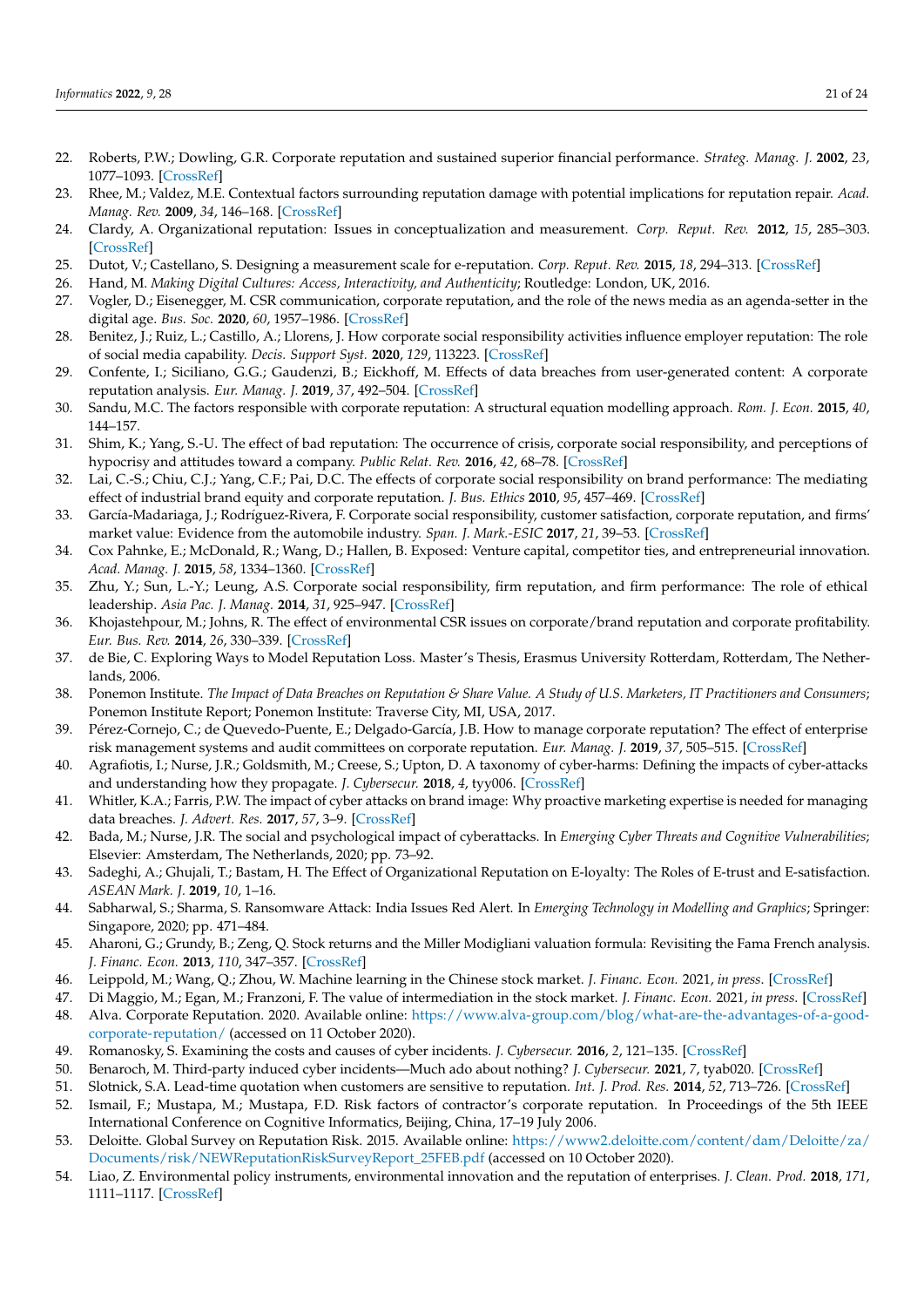- <span id="page-21-0"></span>55. Makridis, C.A. Do data breaches damage reputation? Evidence from 45 companies between 2002 and 2018. *J. Cybersecur.* **2021**, *7*, tyab021. [\[CrossRef\]](http://doi.org/10.1093/cybsec/tyab021)
- <span id="page-21-1"></span>56. Vlastelica, T.; Kostic, S.C.; Okanovic, M.; Milosavljevic, M. How corporate social responsibility affects corporate reputation: Evidence from an emerging market. *JEEMS J. East Eur. Manag. Stud.* **2018**, *23*, 10–29. [\[CrossRef\]](http://doi.org/10.5771/0949-6181-2018-1-10)
- <span id="page-21-2"></span>57. Bakić, T.V.; Mijatović, I.; Marinović, N. Key CSR initiatives in Serbia: A new concept with new challenges. In *Key Initiatives in Corporate Social Responsibility*; Springer: Cham, Switzerland, 2016; pp. 201–220.
- <span id="page-21-3"></span>58. Herrmann, A.; Brenner, W.; Stadler, R. Cyber security and data privacy. In *Autonomous Driving*; Emerald Publishing Limited: Bingley, UK, 2018.
- <span id="page-21-4"></span>59. Goldman, R. What We Know and Don't Know about the International Cyberattack. 2017. Available online: [www.nytimes.com/](www.nytimes.com/2017/05/12/world/europe/international-cyberattack-ransomware.html?_r=0) [2017/05/12/world/europe/international-cyberattack-ransomware.html?\\_r=0](www.nytimes.com/2017/05/12/world/europe/international-cyberattack-ransomware.html?_r=0) (accessed on 10 September 2020).
- <span id="page-21-5"></span>60. Paoli, L.; Visschers, J.; Verstraete, C. The impact of cybercrime on businesses: A novel conceptual framework and its application to Belgium. *Crime Law Soc. Chang.* **2018**, *70*, 397–420. [\[CrossRef\]](http://doi.org/10.1007/s10611-018-9774-y)
- <span id="page-21-6"></span>61. Saremi, M.R.; Rezaei, A.; Torabi, G. The Changing Concept of Power in International Relations and Challenges of Iran's Cyber Strategies. *Int. J. Political Sci.* **2020**, *10*, 101–125.
- <span id="page-21-7"></span>62. Dijkmans, C.; Kerkhof, P.; Beukeboom, C.J. A stage to engage: Social media use and corporate reputation. *Tour. Manag.* **2015**, *47*, 58–67. [\[CrossRef\]](http://doi.org/10.1016/j.tourman.2014.09.005)
- <span id="page-21-8"></span>63. Anderson, R.; Barton, C.; Böhme, R.; Clayton, R.; Van Eeten, M.J.G.; Levi, M.; Moore, T.; Savage, S. Measuring the cost of cybercrime. In *The Economics of Information Security and Privacy*; Springer: Berlin/Heidelberg, Germany, 2013; pp. 265–300.
- <span id="page-21-9"></span>64. Klahr, R.; Shah, J.N.; Sheriffs, P.; Rossington, T.; Pestell, G.; Button, M.; Wang, V. Cyber Security Breaches Survey 2017. 2017. Available online: <www.gov.uk/government/statistics/cyber-security-breaches-survey-2017> (accessed on 10 September 2021).
- <span id="page-21-10"></span>65. Kilinc, H.H.; Cagal, U. A reputation based trust center model for cyber security. In Proceedings of the 2016 4th International Symposium on Digital Forensic and Security (ISDFS), Little Rock, AR, USA, 25–27 April 2016; IEEE: Piscataway, NJ, USA, 2016.
- <span id="page-21-11"></span>66. Kamiya, S.; Kang, J.K.; Kim, J.; Milidonis, A.; Stulz, R.M. Risk management, firm reputation, and the impact of successful cyberattacks on target firms. *J. Financ. Econ.* **2021**, *139*, 719–749. [\[CrossRef\]](http://doi.org/10.1016/j.jfineco.2019.05.019)
- <span id="page-21-12"></span>67. Lee, Y.-M.; Hu, J.-L. Integrated approaches for business sustainability: The perspective of corporate social responsibility. *Sustainability* **2018**, *10*, 2318. [\[CrossRef\]](http://doi.org/10.3390/su10072318)
- <span id="page-21-13"></span>68. The Institute of Cyber Risk Management. Cyber Risk—Resources for Practitioners. 2014. Available online: [https://www.iia.org.](https://www.iia.org.uk/media/560694/irm/_cyber/_risk/_for/_practitioners.pdf) [uk/media/560694/irm/\\_cyber/\\_risk/\\_for/\\_practitioners.pdf](https://www.iia.org.uk/media/560694/irm/_cyber/_risk/_for/_practitioners.pdf) (accessed on 17 September 2021).
- <span id="page-21-14"></span>69. McAfee. Ecinomic Impact of Cybercrime, No Slowing Down. 2018. Available online: [https://www.mcafee.com/enterprise/](https://www.mcafee.com/enterprise/enus/solutions/lp/economicscybercrime.html/) [enus/solutions/lp/economicscybercrime.html/](https://www.mcafee.com/enterprise/enus/solutions/lp/economicscybercrime.html/) (accessed on 17 September 2021).
- <span id="page-21-15"></span>70. Ponemon Institute Report. Cost of Data Breach Study: Global Overview. 2020. Available online: [https://www.ibm.com/security/](https://www.ibm.com/security/data-breach) [data-breach](https://www.ibm.com/security/data-breach) (accessed on 16 September 2021).
- <span id="page-21-16"></span>71. Sharf, E. Information exchanges: Regulatory changes to the cyber-security industry after Brexit: Making security awareness training work. *Comput. Fraud. Secur.* **2016**, *2016*, 9–12. [\[CrossRef\]](http://doi.org/10.1016/S1361-3723(16)30052-5)
- <span id="page-21-17"></span>72. Wangen, G.; Hallstensen, C.; Snekkenes, E. A framework for estimating information security risk assessment method completeness. *Int. J. Inf. Secur.* **2018**, *17*, 681–699. [\[CrossRef\]](http://doi.org/10.1007/s10207-017-0382-0)
- <span id="page-21-18"></span>73. Nurliyani, A. Assessment IT Risk Management at The Computer and Network Laboratory School. *J. Inform. Telecommun. Eng.* **2019**, *3*, 115–124. [\[CrossRef\]](http://doi.org/10.31289/jite.v3i1.2622)
- <span id="page-21-19"></span>74. Gordon, L.A.; Loeb, M.P.; Zhou, L. Integrating cost–benefit analysis into the NIST Cybersecurity Framework via the Gordon–Loeb Model. *J. Cybersecur.* **2020**, *6*, tyaa005. [\[CrossRef\]](http://doi.org/10.1093/cybsec/tyaa005)
- <span id="page-21-20"></span>75. Sheehan, B.; Murphy, F.; Mullins, M.; Ryan, C. Connected and autonomous vehicles: A cyber-risk classification framework. *Transp. Res. Part A Policy Pract.* **2019**, *124*, 523–536. [\[CrossRef\]](http://doi.org/10.1016/j.tra.2018.06.033)
- <span id="page-21-21"></span>76. Rossebo, J.E.; Fransen, F.; Luiijf, E. Including threat actor capability and motivation in risk assessment for Smart GRIDs. In Proceedings of the 2016 Joint Workshop on Cyber-Physical Security and Resilience in Smart Grids (CPSR-SG), Vienna, Austria, 12 April 2016; IEEE: Piscataway, NJ, USA, 2016.
- <span id="page-21-22"></span>77. Alberts, C.J.; Behrens, S.G.; Pethia, R.D.; Wilson, W.R. *Operationally Critical Threat, Asset, and Vulnerability Evaluation (OCTAVE) Framework*; Version 1.0; Carnegie-Mellon University, Software Engineering Institute: Pittsburgh, PA, USA, 1999.
- <span id="page-21-23"></span>78. Lund, M.S.; Solhaug, B.; Stølen, K. *Model-Driven Risk Analysis: The CORAS Approach*; Springer Science & Business Media: Berlin/Heidelberg, Germany, 2010.
- <span id="page-21-24"></span>79. Moore, J.W. From phishing to advanced persistent threats: The application of cybercrime risk to the enterprise risk management model. *Rev. Bus. Inf. Syst. RBIS* **2010**, *14*, 27–36. [\[CrossRef\]](http://doi.org/10.19030/rbis.v14i4.358)
- 80. Nocco, B.W.; Stulz, R.M. Enterprise risk management: Theory and practice. *J. Appl. Corp. Financ.* **2006**, *18*, 8–20. [\[CrossRef\]](http://doi.org/10.1111/j.1745-6622.2006.00106.x)
- <span id="page-21-25"></span>81. Harris Poll Reputation Quotient, The Harris Poll Releases Annual Reputation Rankings for the 100 Most Visible Companies in the U.S. 2019. Available online: [https://theharrispoll.com/the-harris-pollr-today-released-its-17th-annual-reputation-quotientr-rqr](https://theharrispoll.com/the-harris-pollr-today-released-its-17th-annual-reputation-quotientr-rqr-summary-report-revealing-corporate-reputation-ratings-for-the-100-most-visible-companies-in-the-u-s-as-perceived-by/)[summary-report-revealing-corporate-reputation-ratings-for-the-100-most-visible-companies-in-the-u-s-as-perceived-by/](https://theharrispoll.com/the-harris-pollr-today-released-its-17th-annual-reputation-quotientr-rqr-summary-report-revealing-corporate-reputation-ratings-for-the-100-most-visible-companies-in-the-u-s-as-perceived-by/) (accessed on 20 August 2020).
- <span id="page-21-26"></span>82. Jones, J. Measuring Reputation Damage in Cyber Risk Analysis—Part 1. 2017. Available online: [https://www.fairinstitute.org/](https://www.fairinstitute.org/blog/measuring-reputation-damage-in-cyber-risk-analysis-part-1) [blog/measuring-reputation-damage-in-cyber-risk-analysis-part-1](https://www.fairinstitute.org/blog/measuring-reputation-damage-in-cyber-risk-analysis-part-1) (accessed on 11 August 2020).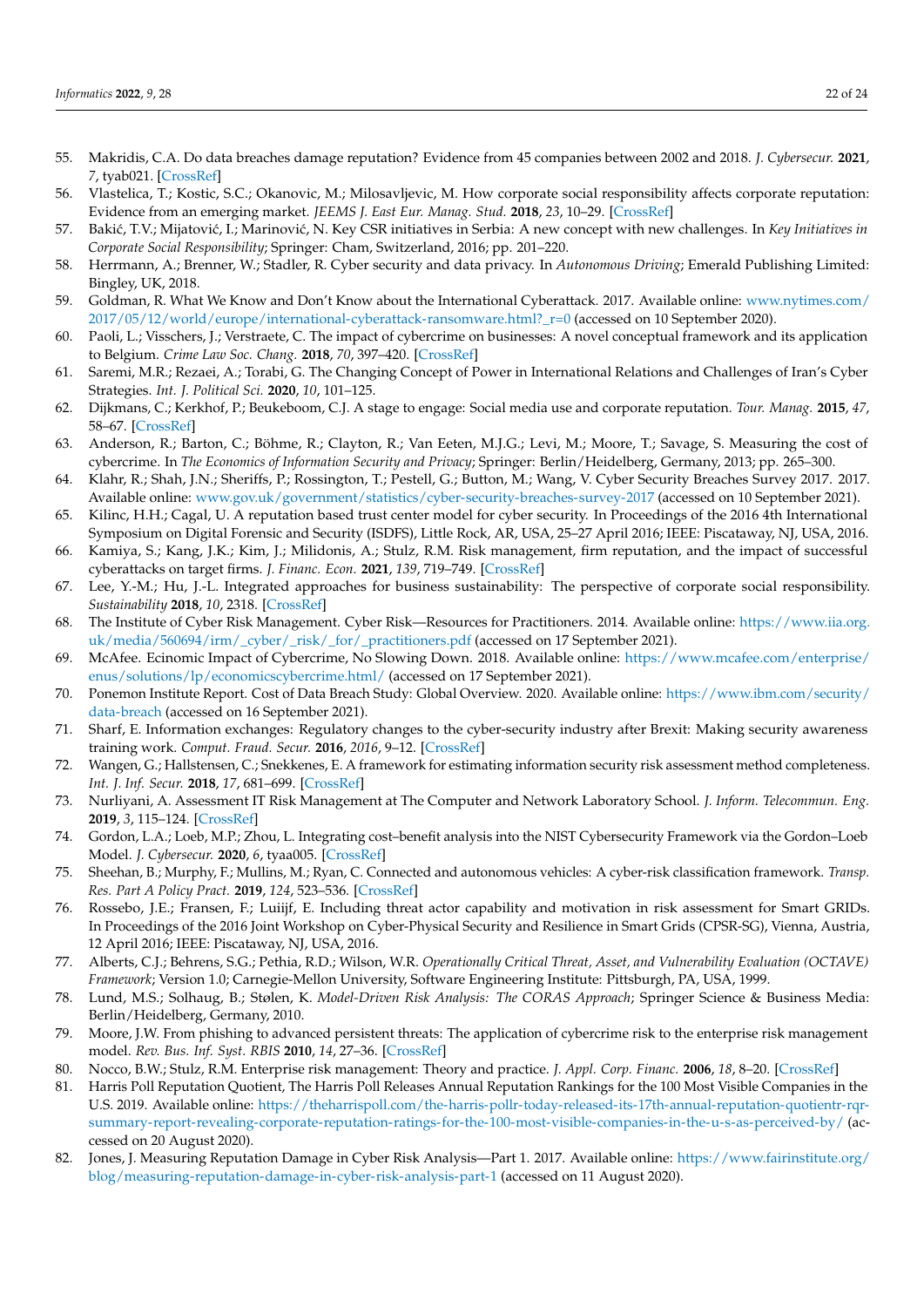- <span id="page-22-0"></span>83. Kim, S.; Gurman, M.; Min, J.L.; Samsung's Reputation Founders on Rush for Lead in Folding Phones. Bloomberg Wire Service. 2019. Available online: [http://ezproxy.uws.edu.au/login?url=https://search-proquest-com.ezproxy.uws.edu.au/docview/22](http://ezproxy.uws.edu.au/login?url=https://search-proquest-com.ezproxy.uws.edu.au/docview/2212951400?accountid=36155) [12951400?accountid=36155](http://ezproxy.uws.edu.au/login?url=https://search-proquest-com.ezproxy.uws.edu.au/docview/2212951400?accountid=36155) (accessed on 16 August 2020).
- <span id="page-22-1"></span>84. Witcher, B.J.; Chau, V.S. Varieties of capitalism and strategic management: Managing performance in multinationals after the global financial crisis. *Br. J. Manag.* **2012**, *23*, S58–S73. [\[CrossRef\]](http://doi.org/10.1111/j.1467-8551.2012.00816.x)
- <span id="page-22-2"></span>85. Sansa, M.; Badreddine, A.; Romdhane, T.B. Sustainable design based on LCA and operations management methods: SWOT, PESTEL, and 7S. In *Methods in Sustainability Science*; Elsevier: Amsterdam, The Netherlands, 2021; pp. 345–364.
- <span id="page-22-3"></span>86. Bell, G.G.; Rochford, L. Rediscovering SWOT's integrative nature: A new understanding of an old framework. *Int. J. Manag. Educ.* **2016**, *14*, 310–326. [\[CrossRef\]](http://doi.org/10.1016/j.ijme.2016.06.003)
- <span id="page-22-4"></span>87. Li, F.; Papagiannidis, S.; Bourlakis, M. Living in 'multiple spaces': Extending our socioeconomic environment through virtual worlds. *Environ. Plan. D Soc. Space* **2010**, *28*, 425–446. [\[CrossRef\]](http://doi.org/10.1068/d14708)
- <span id="page-22-5"></span>88. Bakir, D.; Engels, F.; Bakir, J. Innovators 5 forces approach to increase the strategic accuracy of technological sme-innovations. *Int. J. Qual. Res.* **2019**, *13*, 875–886. [\[CrossRef\]](http://doi.org/10.24874/IJQR13.04-09)
- <span id="page-22-6"></span>89. Galbraith, J.R. *Designing Organizations: Strategy, Structure, and Process at the Business Unit and Enterprise Levels*; John Wiley & Sons: Hoboken, NJ, USA, 2014.
- <span id="page-22-7"></span>90. Gavrilova, T.; Andreeva, T. Knowledge elicitation techniques in a knowledge management context. *J. Knowl. Manag.* **2012**, *16*, 523–537. [\[CrossRef\]](http://doi.org/10.1108/13673271211246112)
- 91. Dehghani, M.; Akhavan, P. An experimental investigation of knowledge acquisition techniques. *J. Manag. Dev.* **2017**, *36*, 493–514. [\[CrossRef\]](http://doi.org/10.1108/JMD-07-2016-0132)
- <span id="page-22-8"></span>92. Yip, J.Y.; Lee, R.W.; Tsui, E. Examining knowledge audit for structured and unstructured business processes: A comparative study in two Hong Kong companies. *J. Knowl. Manag.* **2015**, *19*, 514–529. [\[CrossRef\]](http://doi.org/10.1108/JKM-10-2014-0420)
- <span id="page-22-9"></span>93. Opoku, D.J.; Agyekum, K.; Ayarkwa, J. Drivers of environmental sustainability of construction projects: A thematic analysis of verbatim comments from built environment consultants. *Int. J. Constr. Manag.* **2019**, 1–9. [\[CrossRef\]](http://doi.org/10.1080/15623599.2019.1678865)
- <span id="page-22-10"></span>94. Agyekum, K.; Opoku, A.; Oppon, A.J.; Opoku DG, J. Obstacles to green building project financing: An empirical study in Ghana. *Int. J. Constr. Manag.* **2020**, 1–9. [\[CrossRef\]](http://doi.org/10.1080/15623599.2020.1832182)
- <span id="page-22-11"></span>95. Cheung, E.; Chan, A.P.; Kajewski, S. The public sector's perspective on procuring public works projects-comparing the views of practitioners in Hong Kong and Australia. *J. Civ. Eng. Manag.* **2010**, *16*, 19–32. [\[CrossRef\]](http://doi.org/10.3846/jcem.2010.02)
- <span id="page-22-12"></span>96. Opoku, D.J.; Ayarkwa, J.; Agyekum, K. Barriers to environmental sustainability of construction projects. *Smart Sustain. Built Environ.* **2019**, *8*, 292–306. [\[CrossRef\]](http://doi.org/10.1108/SASBE-08-2018-0040)
- <span id="page-22-13"></span>97. Javed, A.A.; Lam, P.T.; Chan, A.P. A model framework of output specifications for hospital PPP/PFI projects. *Facilities* **2013**, *31*, 610–633. [\[CrossRef\]](http://doi.org/10.1108/f-02-2012-0014)
- <span id="page-22-14"></span>98. Soss, J. Talking our way to meaningful explanations: A practice-centered view of interviewing for interpretive research. In *Interpretation and Method*; Routledge: London, UK, 2015; pp. 161–182.
- <span id="page-22-15"></span>99. Eccles, R.G.; Newquist, S.C.; Schatz, R. Reputation and its risks. *Harv. Bus. Rev.* **2007**, *85*, 104.
- <span id="page-22-16"></span>100. Bakke, T.-E.; Mahmudi, H.; Fernando, C.S.; Salas, J.M. The causal effect of option pay on corporate risk management. *J. Financ. Econ.* **2016**, *120*, 623–643. [\[CrossRef\]](http://doi.org/10.1016/j.jfineco.2016.02.007)
- <span id="page-22-17"></span>101. Schmoeller, D. Pros and Cons of the FAIR Framework. 2020. Available online: [https://reciprocity.com/pros-and-cons-of-the](https://reciprocity.com/pros-and-cons-of-the-fair-framework/)[fair-framework/](https://reciprocity.com/pros-and-cons-of-the-fair-framework/) (accessed on 5 February 2021).
- <span id="page-22-18"></span>102. Snider, K.L.; Shandler, R.; Zandani, S.; Canetti, D. Cyberattacks, cyber threats, and attitudes toward cybersecurity policies. *J. Cybersecur.* **2021**, *7*, tyab019. [\[CrossRef\]](http://doi.org/10.1093/cybsec/tyab019)
- <span id="page-22-19"></span>103. Pomering, A.; Johnson, L.W. Advertising corporate social responsibility initiatives to communicate corporate image: Inhibiting scepticism to enhance persuasion. *Corp. Commun. Int. J.* **2009**, *14*, 420–439. [\[CrossRef\]](http://doi.org/10.1108/13563280910998763)
- <span id="page-22-20"></span>104. Fernández Miguélez, S.M. Reputación Corporativa: Modelos para el Análisis y Valoración de la Dimensión Financiera de Entes Públicos y Privados. Ph.D. Thesis, Universidad de Málaga, Málaga, Spain, 2021.
- <span id="page-22-21"></span>105. Fama, E.F.; French, K.R. International tests of a five-factor asset pricing model. *J. Financ. Econ.* **2017**, *123*, 441–463. [\[CrossRef\]](http://doi.org/10.1016/j.jfineco.2016.11.004)
- <span id="page-22-22"></span>106. Wilding, N. Cyber resilience: How important is your reputation? How effective are your people? *Bus. Inf. Rev.* **2016**, *33*, 94–99. [\[CrossRef\]](http://doi.org/10.1177/0266382116650299)
- <span id="page-22-23"></span>107. Piggin, R. Cyber security trends: What should keep CEOs awake at night. *Int. J. Crit. Infrastruct. Prot.* **2016**, *100*, 36–38. [\[CrossRef\]](http://doi.org/10.1016/j.ijcip.2016.02.001)
- <span id="page-22-24"></span>108. Radichel, T. *Case Study: Critical Controls That Could Have Prevented Target Breach*; SANS Institute InfoSec Reading Room: North Bethesda, MD, USA, 2014.
- <span id="page-22-25"></span>109. Tunggal, A. What Is the Cost of a Data Breach in 2021. 2022. Available online: [https://www.upguard.com/blog/cost-of-data](https://www.upguard.com/blog/cost-of-data-breach)[breach](https://www.upguard.com/blog/cost-of-data-breach) (accessed on 8 March 2022).
- <span id="page-22-26"></span>110. Weber, K. Western Sydney University Splits Head of IT Role—Strategy-Training & Development-iTnews. 2022. Available online: <https://www.itnews.com.au/news/western-sydney-university-splits-head-of-it-role-574846> (accessed on 8 March 2022).
- <span id="page-22-27"></span>111. James, K. How to Become a Cybersecurity Risk Manager? Career Overview (USA 2022)—Cybersecurity for Me. 2022. Available online: <https://cybersecurityforme.com/how-to-become-a-cybersecurity-risk-manager/> (accessed on 9 March 2022).